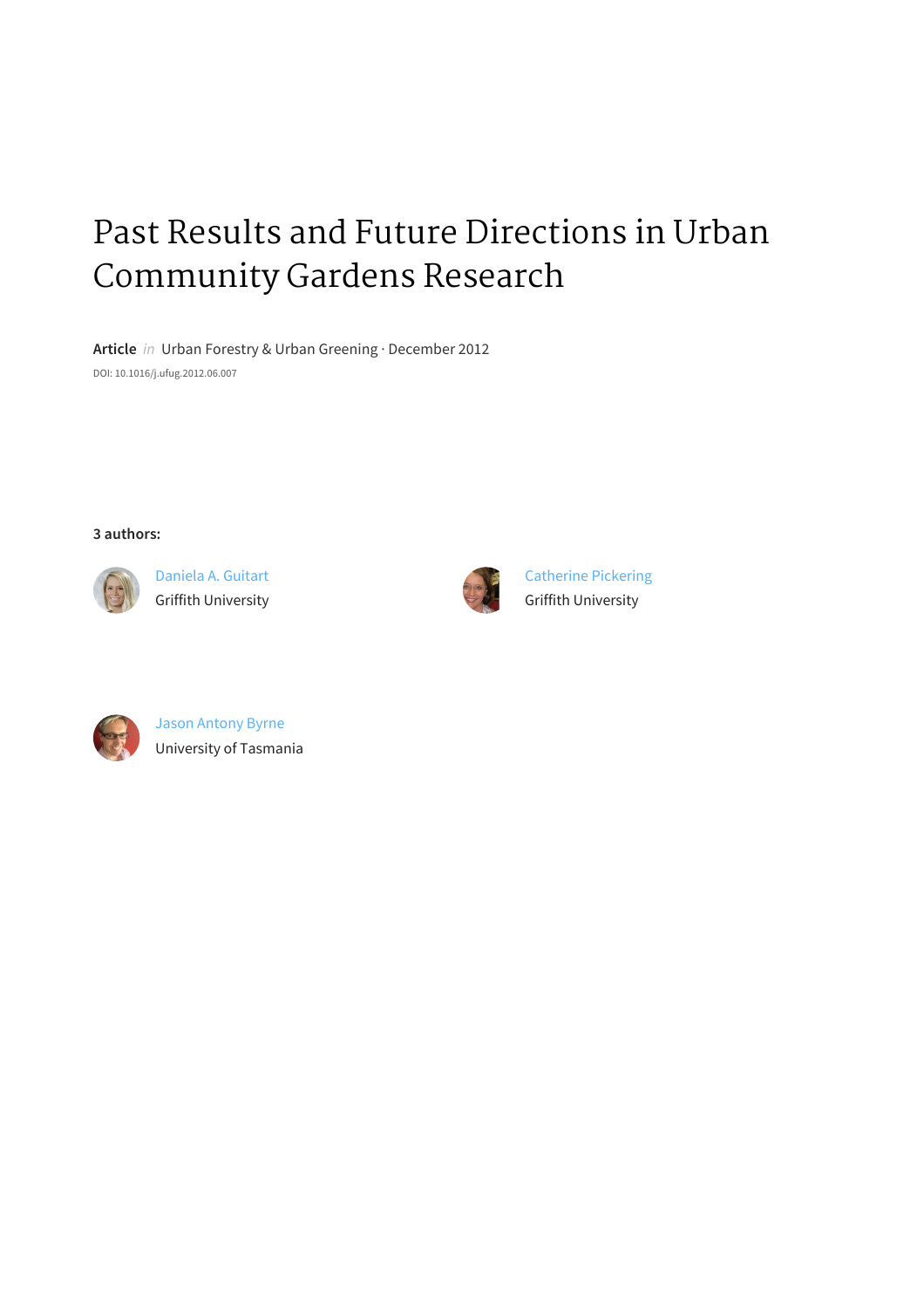# **Abstract**

 Globally, rapid urbanization has substantially reduced the amount of viable agricultural land – a food security issue. Food security is bringing a renewed scholarly interest in community gardens. This paper reviews the extent of English academic literature on community gardens, including: who has undertaken the research, where it has been published, the geographical location of the gardens studied, and the various methods used to undertake the research. The characteristics of the community gardens are summarised, including what types of plants are grown, who is involved in the gardens, and who owns the land. The motivations, benefits and limitations of community gardening are also examined. Finally, potential directions for research into community gardens are highlighted. Academic literature on community gardens is dominated by studies investigating gardens in low income areas with diverse cultural backgrounds. Research based in cities in the USA also dominates the literature. Scholars from a wide diversity of disciplines have examined community gardens but research is mostly concentrated in the social sciences. The natural sciences are notably under- represented, yet they have much to offer including assessing gardening practices to better understand the agro-biodiversity conservation potential of community gardens.

#### **Keywords**

Community food production; Urban green space; Food security; Agro-biodiversity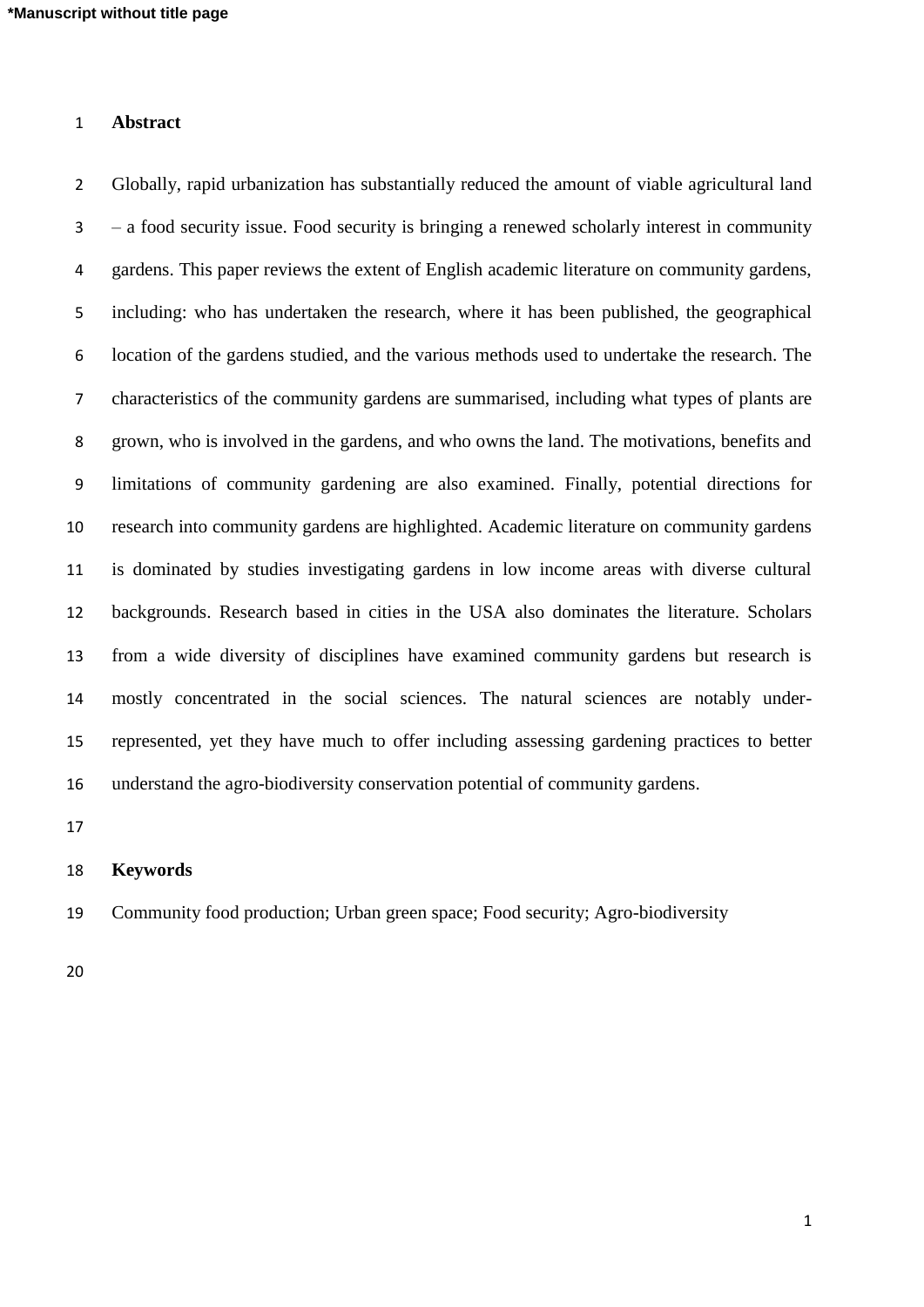#### **Introduction**

 Rapid urbanization is a major issue confronting many countries, with over half of the world's population now living in urban environments (UNFPA, 2007). When people move from rural to urban environments, they are less likely to produce or even see food being grown, and more likely to consume food that has been transported long distances, including processed foods (Campbell, 2004; Clement, 2010). Growing concerns about the quality and cost of food, and food insecurity have increased interest in growing food locally in cities including in community gardens (Twiss et al., 2003; Corrigan, 2011; Evers, 2011). Community gardens are growing in popularity and can involve a wide range of groups such as schools, prisons, youth, elderly, hospitals, and local residents of neighbourhoods (Pudup, 2008; Teig et al., 2009). They are not only a source of food but provide other benefits, such as community building, education, and promoting health (Bodel and Anda, 1996; Kurtz, 2001; Mundel and Chapman, 2010; Beilin and Hunter, 2011; Turner, 2011).

 Generally the term 'community garden' refers to 'open spaces which are managed and operated by members of the local community in which food or flowers are cultivated' (Holland, 2004; Pudup, 2008; Kingsley et al., 2009). We use this broad definition because it is clear, reflects other studies and captures the variety of community gardens in the literature. Community gardens are similar to, but not synonymous with, urban agriculture but differ from backyard gardens that are privately managed by a family.

 Reflecting the growing interest in community gardens is an increasing literature on these types of gardens, including books, guides, evaluations, reports, manuals, conference papers, thesis and academic literature (Nettle, 2010). Within the academic literature, there is considerable diversity in research on community gardens, with papers published in journals ranging from geography and planning to health. Despite, or perhaps because of the breadth of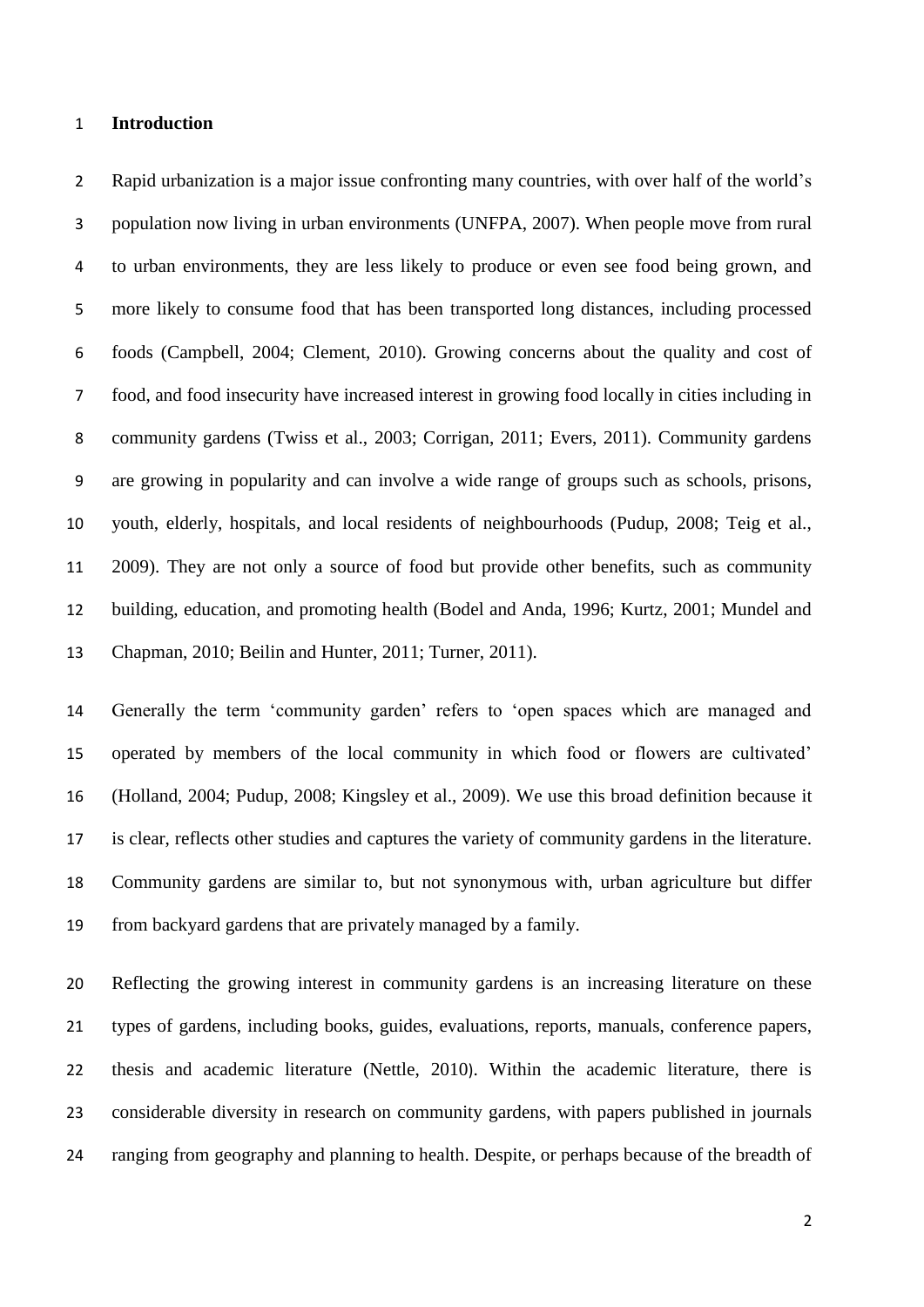interest in community gardens, this literature has not been comprehensively reviewed until now. Employing a well-established quantitative review technique (Petticrew and Roberts, 2005), this paper assesses the extent of academic literature on community gardens including: (i) who has undertaken the research; (ii) where it was published; (iii) the geographical location of the gardens studied; (iv) and the types of methods used to undertake the research. Using this data, characteristics of community gardens are summarised including: what is grown, who is involved in the gardens, and land ownership. The motivations, benefits and limitations associated with community gardens are also examined. The paper concludes by highlighting future directions for research into community gardens. This paper makes a critical contribution to the field by mapping the current status of the literature on the topic, including identifying major gaps in the research.

# **Methods**

 A systematic quantitative literature review was performed using a methodology which has been used in a range of reviews (Petticrew, 2001; Ogilvie et al., 2004; Tucker and Gilliand, 2007; Dunton et al., 2009; Gentin 2011; Steven 2011). By using systematic methods to search and categorise the literature, these types of reviews provide reproducible, reliable assessments of the current status of a field of research. The ways in which papers were found, selected and categorised are clearly articulated, minimising potential biases that occur in some narrative style reviews (Petticrew, 2001; Collins and Fauser, 2005). The resulting quantitative assessment documents the geographical spread of the literature, the types of methods used, and the types of results obtained. Thus it can highlight if reliable conclusions can be drawn from the literature, or if biases produce weaknesses (e.g. areas that have been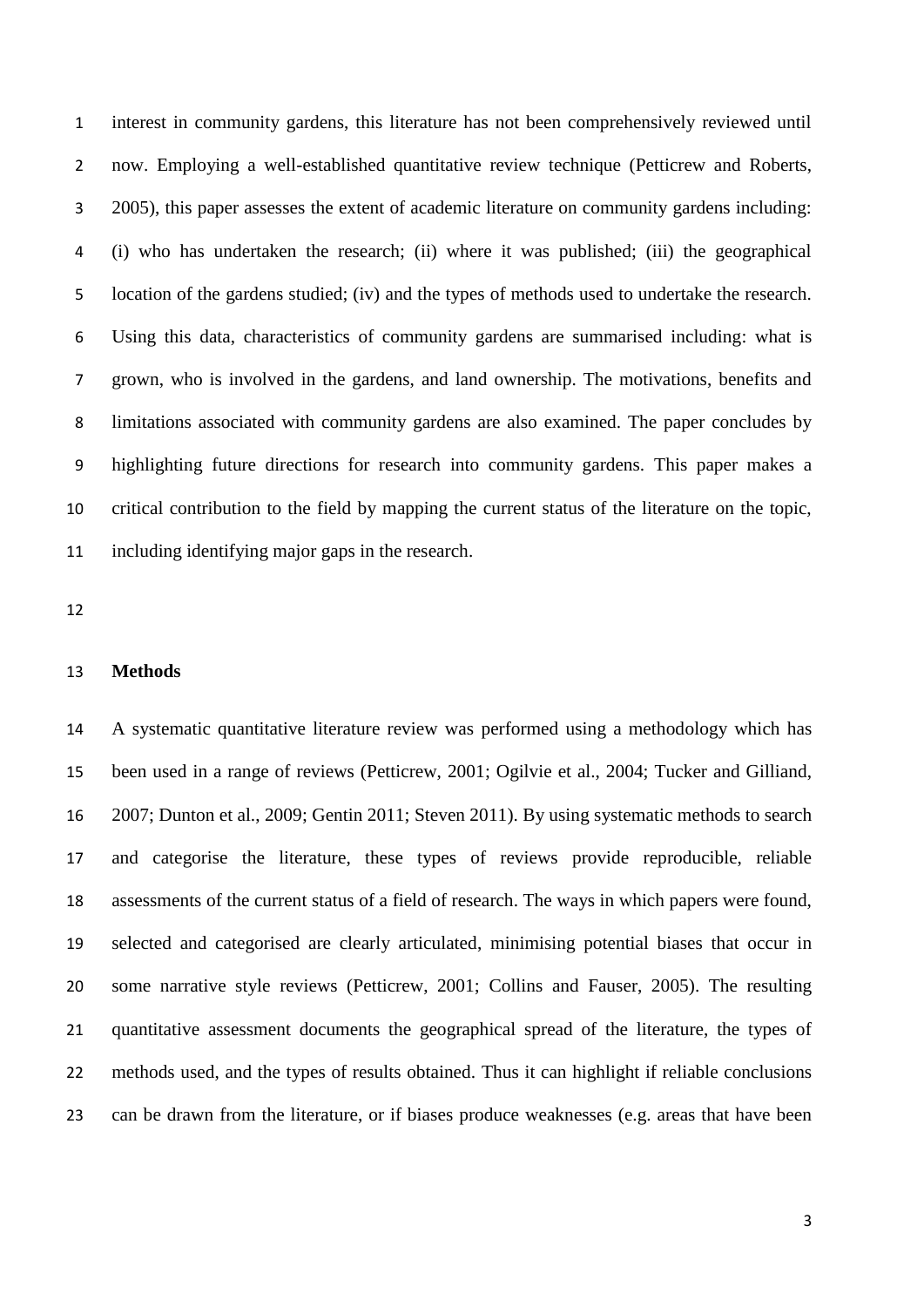under researched), and hence can mobilise future research agendas (i.e. to fill knowledge gaps).

 Original research papers in English language journals about community gardens were obtained from searches of electronic database including: Google Scholar, Geo Base, ISI Web of Knowledge, Pro Quest and Bio Med from December 2010 to December 2011. Keywords used for the searches were 'community garden' and a combination of terms including: 'space', 'green', 'gardening', 'school', 'urban', 'food production', 'land use', 'place', 'planning', 'agriculture' and 'people'. The papers found were triangulated against a recent annotated bibliography about community gardens (Nettle, 2010).

 Only papers describing the results of original research using the term 'community garden(s)', and published in academic journals were included. Review papers and other reports such as conference proceedings or theses were not included. Since the first articles that appeared in many of the databases were the most frequently cited and recently published articles, the reference lists of the articles examined were also used to find additional papers.

 Papers about community gardens and legal aspects of gardening appeared in the search results, however they were excluded since they were either review papers or commentaries (Borrelli, 2008; Irazabal and Punja, 2009; Dunn, 2010). Research articles about backyard or home gardening (Head et al., 2004; Ghosh et al., 2008; Galluzzi et al., 2010) and rural community gardens (Freidberg, 2001; Bharwani et al., 2005) were also excluded since they did not match the criteria for urban community gardens. From each research paper, the following information was recorded in a database: author(s), their affiliation, journal name, year of publication, location of the gardens studied, whether the term 'community garden' was defined, general focus of the paper (e.g. health, social, environment and planning, policy, economics, cultural issues, education), methods used in the research (e.g. method for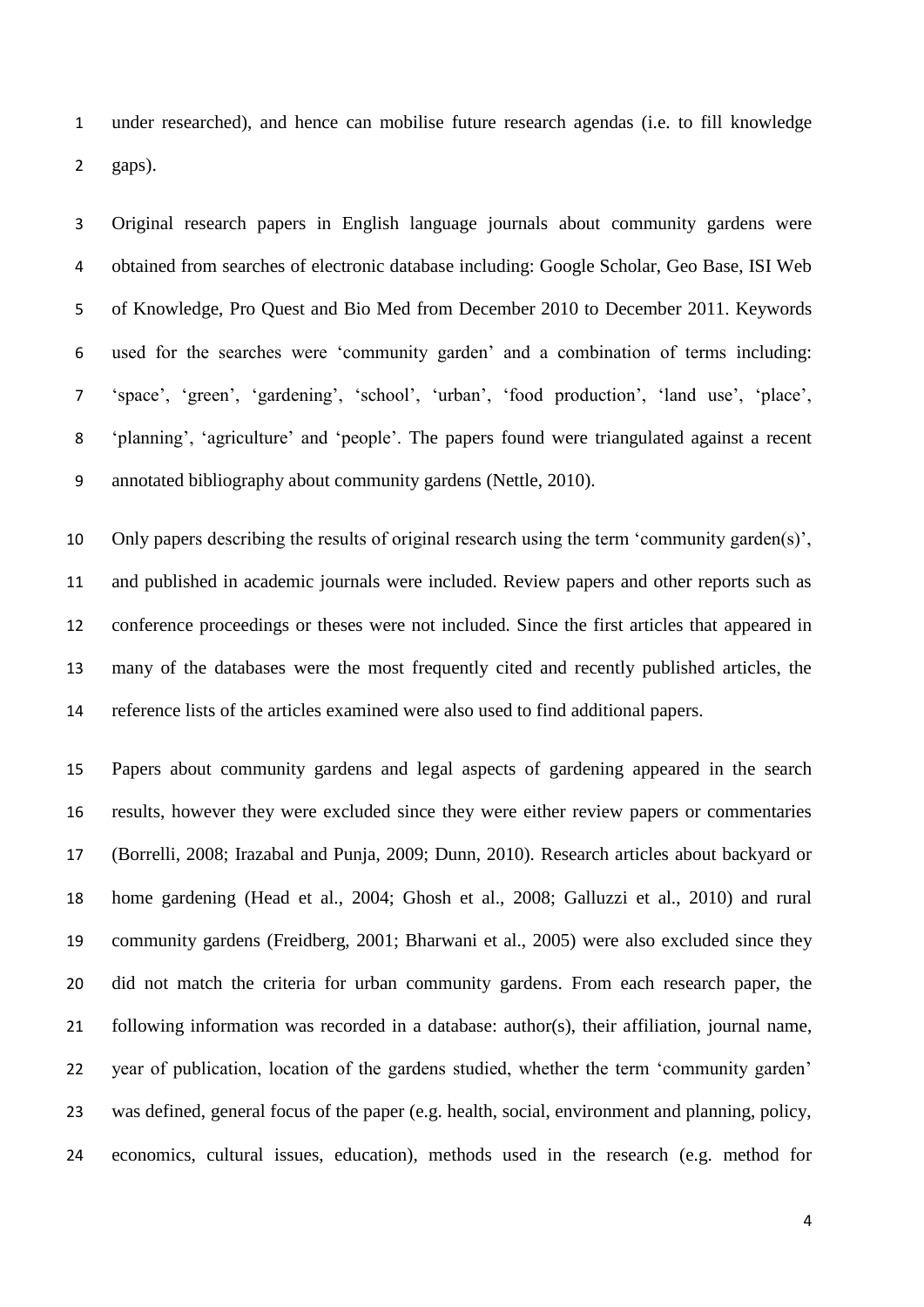collecting data, group segment and type of data), information about the gardens studied (e.g. food producing, land tenure, property value effect, average yield), and characteristics of people involved in them (e.g. type of community group, cultural backgrounds, poverty, motivations, challenges, benefits) as well as the overall effect of community gardens. Some of these categories had to be broadly based to deal with the diversity in the community garden literature.

 The methods used for data collection were divided in natural and social science methods. Social science methods included: observation, surveys, interviews, focus groups, case studies and archival research. Wherever relevant, the source of information (e.g. gardeners, garden managers, etc.), the number of people involved in the research, and the number of gardens examined were recorded. The type of data collected was recorded as either qualitative, quantitative or both.

 The motivations (e.g. access to fresh food, cultural or spiritual practices, to save money, to socialise, for education, etc.), benefits and challenges (e.g. future land access, soil contamination, waiting lists to obtain plots, funding, etc.) of community gardeners were also recorded. Benefits were classified as either 'discussed' or 'demonstrated' depending on whether they were only mentioned as the authors' opinion and/or findings in previous literature, or whether they were confirmed as a result of the research. These included access to fresh and safe foods, mental and physical health, reduced crime or increased safety, environmental sustainability, social, economic, cultural heritage, life satisfaction, education and increased biodiversity. Finally, the overall effect(s) community gardens had on the issues discussed were recorded as positive, negative, mixed, or neutral.

 By only using peer reviewed research, the methods and conclusions of each paper assessed had already been evaluated within its discipline as of a suitable standard for publication in the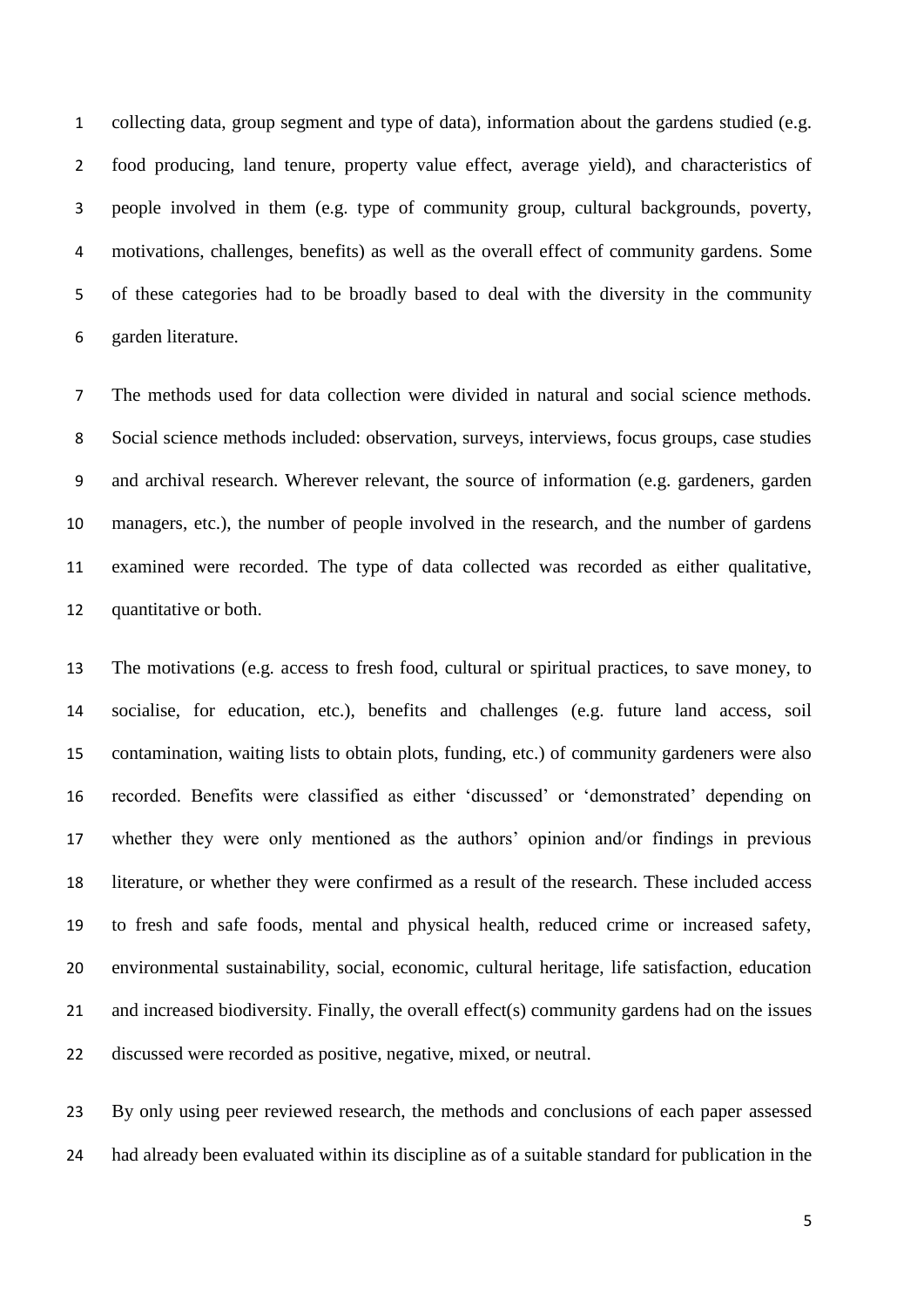academic literature. We did not explicitly assess/weight different studies as more or less reliable based on their methodology. To do so in a consistent and reliable way raises epistemological issues about the appropriateness of different research paradigms, particularly in situations such as that for the community gardens literature, where research has been conducted by diverse disciplines.

 The database of papers was analysed to detect patterns in the literature. There were three aspects of the findings: the nature of the research and who conducted it, the gardens described in the literature, and the people involved in those gardens.

**Results** 

# *Characteristics of current literature on community gardens*

 In this section, the nature of the authors, geographic and disciplinary scope and the methods used in the literature on community gardens are presented.

 Authorship. Eighty seven academic papers on community gardens were published between 1985 and 2011, the majority between 2000 and 2011 (Appendix 1). The research was predominantly about gardens in North America (66%), specifically the USA (57%) (Table 1). There was limited research from other North American countries, with few papers from Canada (6%), Cuba (2%) and Mexico (1%). There were a few studies from Europe (12%), Australia (13%), Africa (4%), Asia (2%), and South America (1%) as well as one paper examining community gardens across three countries (Philippines, Mexico and Zambia). Reflecting the geographic dominance of gardens in the USA, was a dominance of USA authors, with 61% of the 195 authors of community gardens studies being affiliated with US institutions. Other authors were predominantly from Australia (13%), the United Kingdom (9%) and Canada (9%). There were only three authors from South Africa, two authors each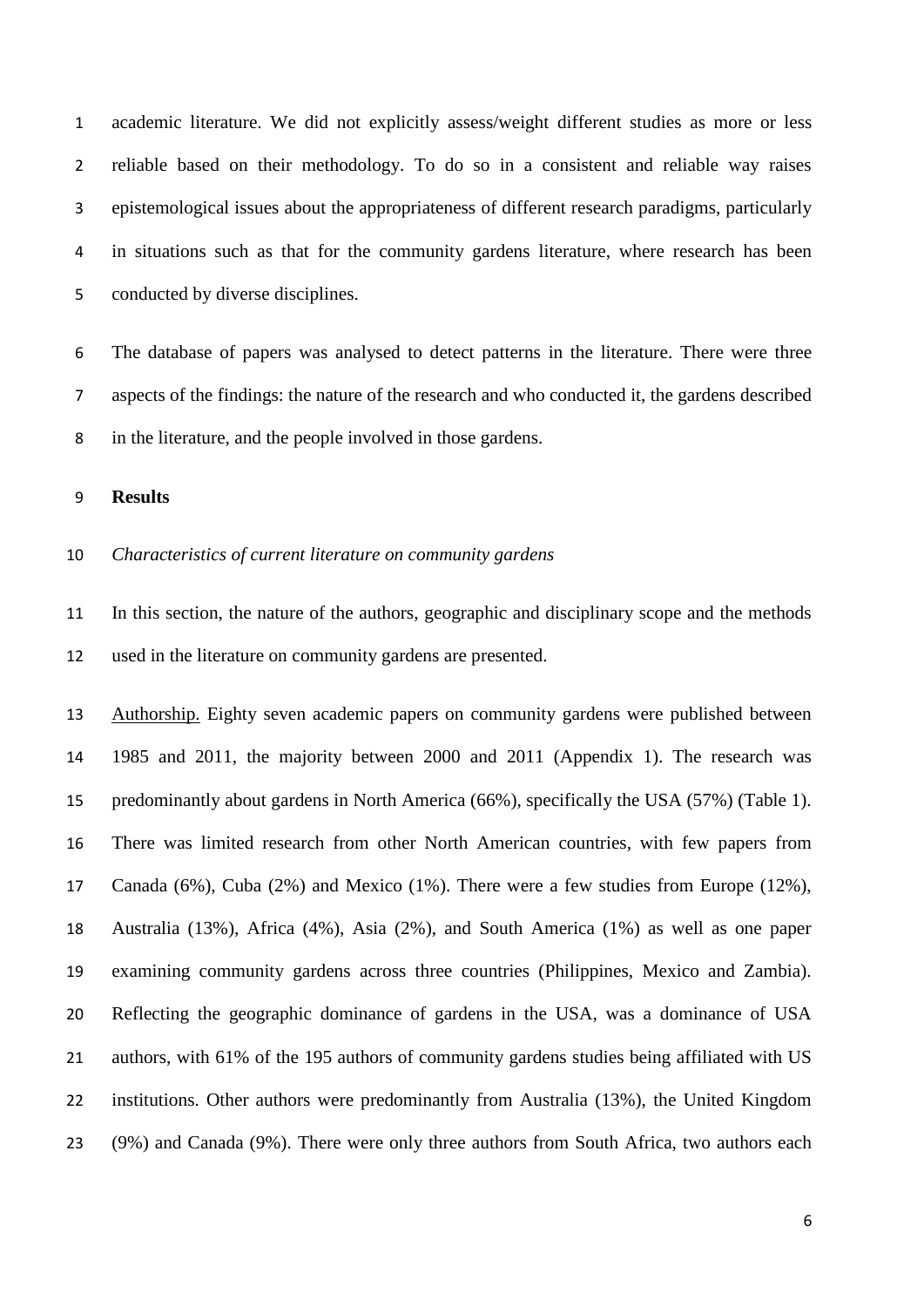from Singapore and Spain, and one each from Cuba, Mexico, Israel, Sweden and Portugal (Table 1).

----INSERT TABLE 1----

 Geographic scope. Research within the USA was predominantly in large east or west coast cities with most papers from New York (33%) (e.g. New York City, Rochester, New Jersey, Buffalo) and Californian (20%) (e.g. Los Angeles, San Francisco, Berkley, Sacramento), followed by cities in Michigan (8%) (e.g. Flint, Detroit) and, Colorado (8%) (Denver), Philadelphia (6%), St. Louis, Missouri (6%) and the remaining (19%) were from cities in Minnesota, North Carolina, Maryland, Illinois and Ohio (Fig. 1).

----INSERT FIGURE 1----

 Disciplinary scope. Reflecting the diverse interest in community gardens was the diversity of journals publishing papers on this topic (Appendix 1). These included journals in geography (28%), environment and planning (24%), society and culture (23%), health (12%), education (9%), economics (3%) and conservation biology (1%). The majority of the research in community gardens has examined social concerns such as social capital (Glover, 2004; Alaimo et al., 2010; Firth et al., 2011), gender roles (Parry et al., 2005) and quality of life (Waliczek et al., 1996) (52%) along with cultural issues such as cultural heritage (Barraclough, 2009) and food citizenship (Baker, 2004) (7%). Other topics were environment and planning (31%) health (25.3%), economics (16.1%), education (12.6%) and policy (12.6%). Only one paper was entirely based within the natural sciences; it examined bee richness and abundance in New York City community gardens (Matteson et al., 2008). There were however, nine papers predominantly examining social issues that also considered some elements of natural science, such as describing what was grown in the gardens, while the rest 24 of the research focused solely on social sciences (Table 2).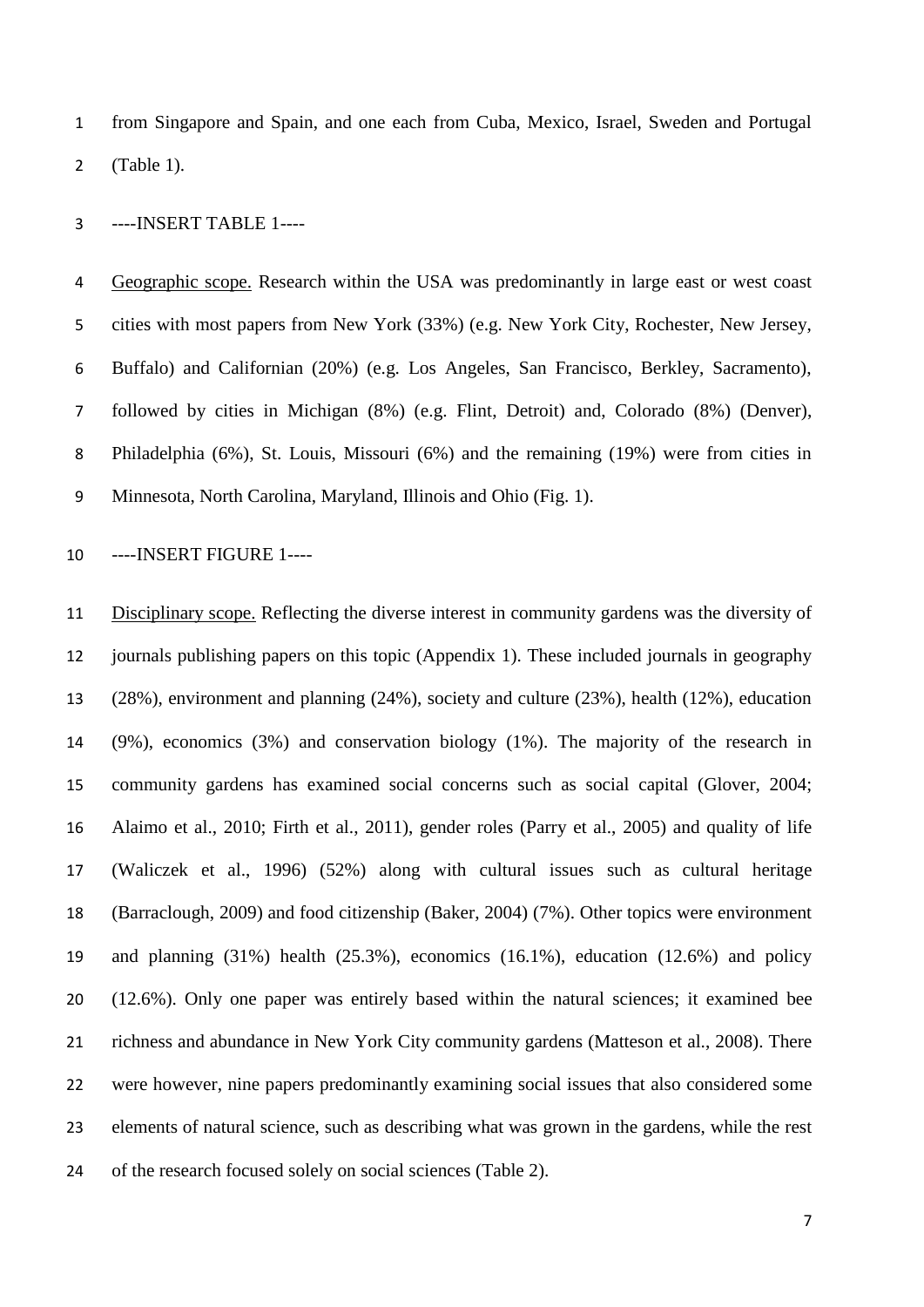#### ----INSERT TABLE 2----

 Methods. Nearly all the research used qualitative data or a combination of qualitative and quantitative data, with only five studies using just quantitative data (Table 2). Researchers collected data using a wide range of social science methods including: interviews, surveys, text analysis, focus groups, case studies and participant observation (Table 2). Other methods that were less commonly used included: health assessments, personal journals, workshops and activity-oriented research. The only natural science methods used were bee collection, plant surveys and soil testing (Table 2). Data was mainly sourced from gardeners (e.g. via interviews and focus groups), although there were some studies that included information from garden managers, government agencies, other supporting organisations, police officers, park managers and local authorities.

# *Characteristics of community gardens*

 Papers often assessed the characteristics of the gardens including: crops grown, groups involved, and land tenure. When papers specified what was grown in the gardens (86%), all of the gardens were used for growing food, food and flowers, or food and native vegetation (Table 2). (Further consideration of research on the kinds of foods grown in gardens is explored in the discussion section of this paper.) Where flowers were grown, they were cultivated mainly for beauty or organic gardening practices (e.g. marigolds for managing certain pests).

 Most papers (63%) did not define what they meant by the term 'community garden'. Perhaps the reason why papers readily use the term 'community garden' but did not define it, is because authors feel the term is self-explanatory. There is no standardized definition in the literature.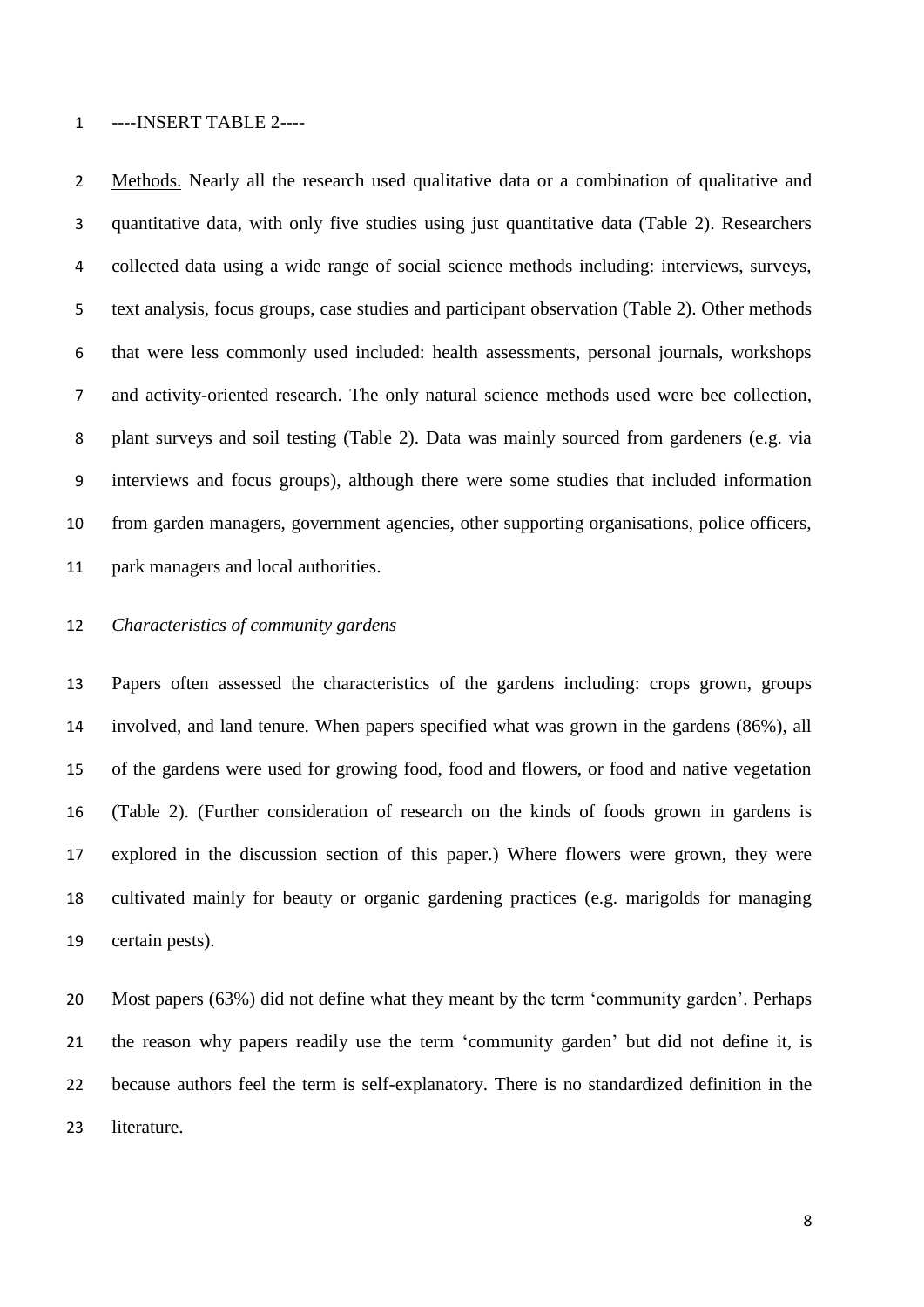By far the most common groups operating community gardens were non profit organisations, including cultural and neighbourhood groups (82%) (Table 2). The next most common group were schools, with the remainder run by faith based organisations, hospitals, jails, women's or senior centres, housing complexes or residents who grew their vegetables for profit (Table 2). For many gardens, more than one organisation was in charge and/or participated in the garden. Cultural diversity was a feature of the gardens, with most papers mentioning differences in cultural backgrounds (93%) and economic status (99%) among the people involved in the gardens (Table 2).

 Most papers (67%) included information about land tenure, which was nearly always public, with only three papers examining entirely privately owned community gardens (Table 2). Several papers (15%) examined the impact on property values around the garden. They all found that there was an increase in property values for land surrounding the gardens, directly associated with the presence of the community garden (Table 2).

# *Motivations, benefits and challenges of community gardens*

 The motivations of the gardeners and benefits of the gardens are often very similar. A motivation is the desire for achieving something while the benefit is actually achieving it. For this reason there are some overlaps in the terminology used for motivations and benefits. Nearly all the papers (86%) discussed the motivations of people involved in community gardens. A wide range of motivations occur both among and within papers (Table 2). The most common motivations reported were: to consume fresh foods, social development or cohesion such as community building and culture exchange, to improve health among members and to make or save money by eating from the garden or selling the produce (Table 2). Other less common, but still important motivations, included: to educate, to enhance cultural practices, to access land, to enjoy nature, environmental sustainability and to enhance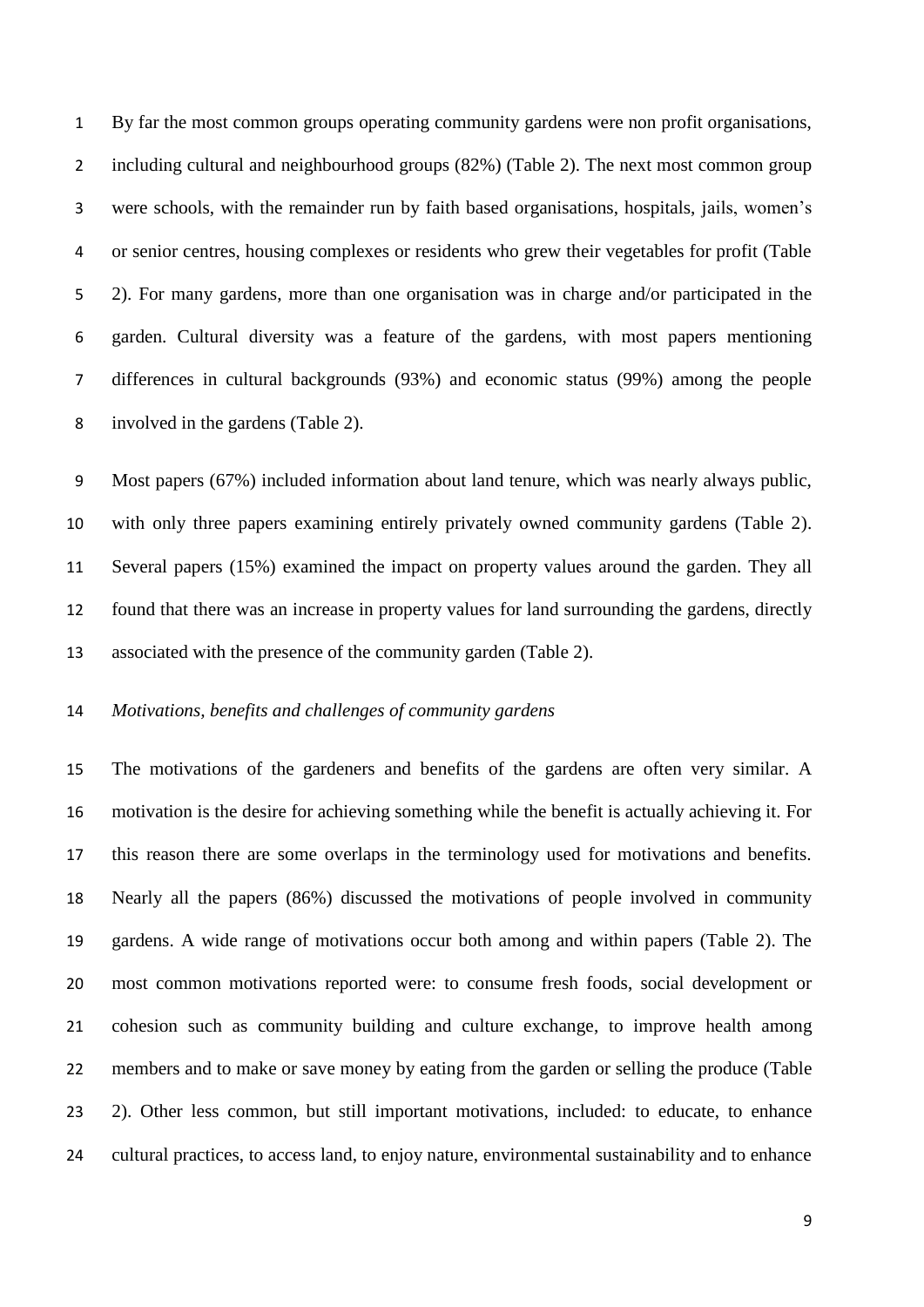spiritual practice. Most studies reported on the motivations of gardeners but some also discussed the motivations of project managers and institutions depending on who provided information.

 The most common benefits of community gardening included: social development or cohesion, enhanced health, access to fresh foods, saving or making money, and education. Other benefits discussed included: reduced crime and increased safety, environmental sustainability, enhancing cultural heritage, life satisfaction, environmental equity and increased biodiversity (Table 3). All papers discussed between one and nine benefits (average 3.7), however only half (56.3%) of the papers were able to demonstrate between one and six benefits (average 2.1).

----INSERT TABLE 3----

 The most commonly demonstrated benefits based on the conclusion of the authors of the papers were social benefits, such as community building/resilience and social interaction (keeping in mind that some benefits might be easier to demonstrate than others and/or requiring less complex methodologies). For example, improving nutrition by increasing fruit and vegetable intake was a benefit that was often mentioned in the literature but in some instances could not be demonstrated because of the complexity of evidence required in this field of study (Alaimo et al., 2008). There were often differences between the benefits mentioned and those demonstrated. For example, environmental equity and increased biodiversity were two benefits that were mentioned in papers but, they were seldom demonstrated. Environmental sustainability was similarly frequently mentioned in the literature but was only demonstrated twice (Stocker and Barnett, 1998; Holland, 2004). Holland (2004) for example, demonstrated how 'wasteland' or under-utilised spaces can be used to grow food, and how this type of community food production can be integrated with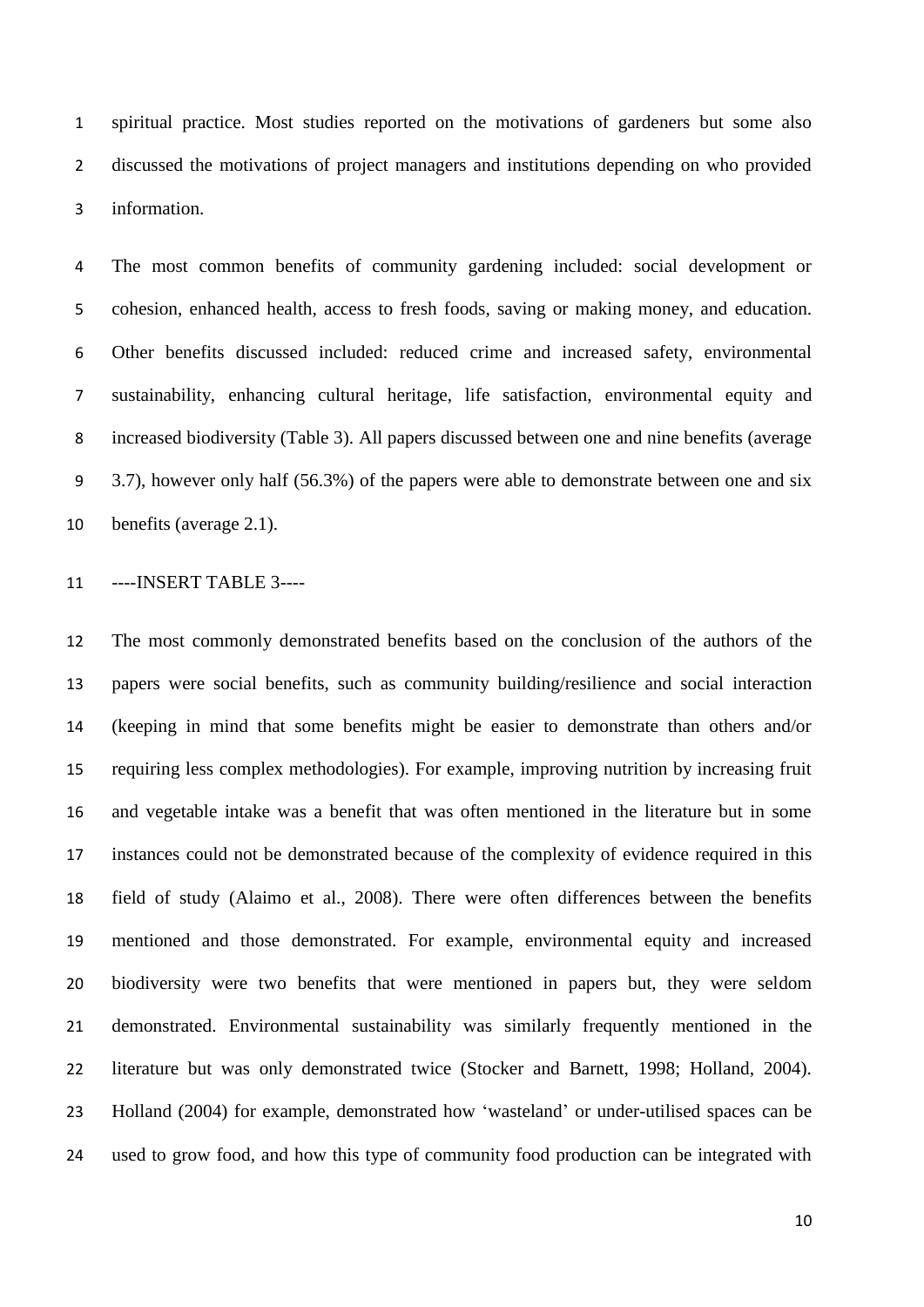bush regeneration as an example of environmental sustainability. Economic benefits such as saving or making money were highly discussed and demonstrated, however only three papers actually quantified the produce and its value (Blair et al., 1991; Patel, 1991; Pothukuchi, 2004b).

 Just over half of the published papers (55%) discussed challenges facing community gardens (Table 2). The most common challenge faced by USA gardeners was the insecurity of future land access. One fifth of the papers (19.2%) which discussed this issue reported negative results due to land tenure issues with gardens shutting down or likely to be demolished for development. However, issues such as soil contamination, lack of water, safety issues, and theft of tools and vegetables were of greater concern in other countries. Other issues included lack of funding, cultural difference issues, neighbourhood complaints, managing volunteers or volunteer drop off and lack of knowledge (Table 2).

 Overall, three quarters (76%) of the articles presented positive outcomes from the gardens in each field of study. Papers that presented design tools or could not prove certain benefits or outcomes were classified as having neutral outcome (9%). Papers that found positive outcomes of community gardens but also found some negative results were classified as mixed outcome (9%) (e.g. Eizenberg (2011) compared two different models for managing the gardens and found one to be very effective and the other ineffective). Only five papers found negative outcomes of community gardens, and they were all related to insecure land tenure and gardens being demolished for future development (Table 4).

----INSERT TABLE 4----

**Discussion**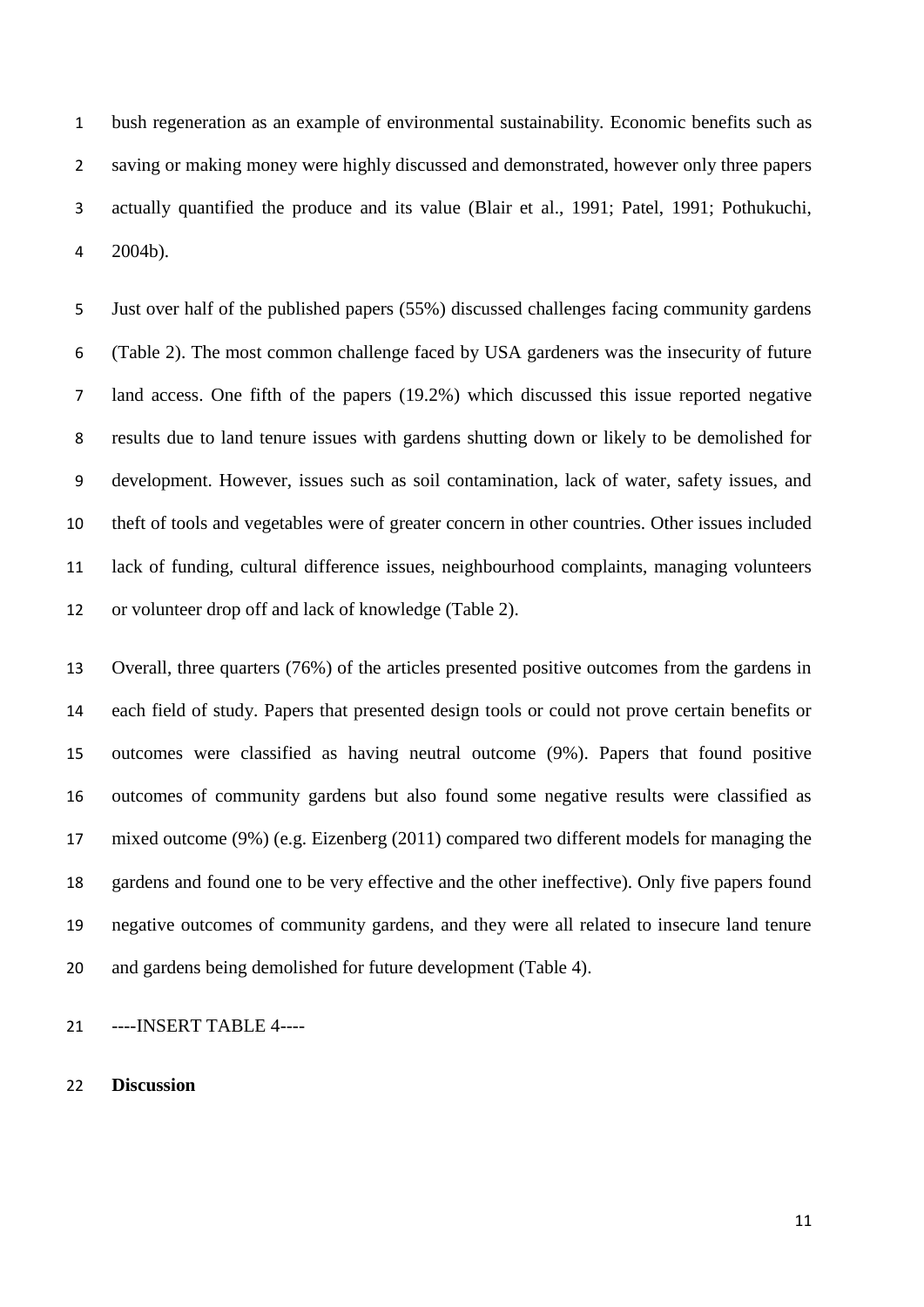The aims of this quantitative review were to document where research has been conducted, by whom, on what, using which methods, and what was found. This literature mapping-type approach, quantifying what has been studied and what has been found, is particularly useful for emerging and diverse areas of research such as community gardens. Using this method, generalisations about the literature can be identified, but so too can the limits of those generalisations: where they may not apply and why. Also by highlighting key gaps in the literature, it sets the agenda for future research.

# *Community gardens literature is geographically limited*

 There is detailed academic literature on community gardens in English language journals, but it is mostly about gardens in low income earning areas with different cultural backgrounds in industrial cities in the USA. There was limited research from other cities in the USA or from other industrialised English language countries such as Australia, Canada, United Kingdom, and New Zealand. There is even less research from non-English speaking countries (albeit that which has been reported in English-language journals), irrespective of whether those countries were highly industrialised or not.

 Four explanations are possible: (1) that the review was limited to English language journals; (2) there are fewer community gardens outside the USA; (3) there are more academics conducting research in the USA compared to other countries; and (4) disciplinary predilections have led researchers to focus more on community gardens in dense poor areas of inner cities in the USA than gardens elsewhere. Reviewing non-English language journals could broaden what is presently a skewed representation of community gardens as it might highlight different issues. Some commentators contend that more than 75% of papers in social sciences and humanities and more than 90% in the natural sciences are written in English (Hamel, 2007), so it may be unlikely that including other languages would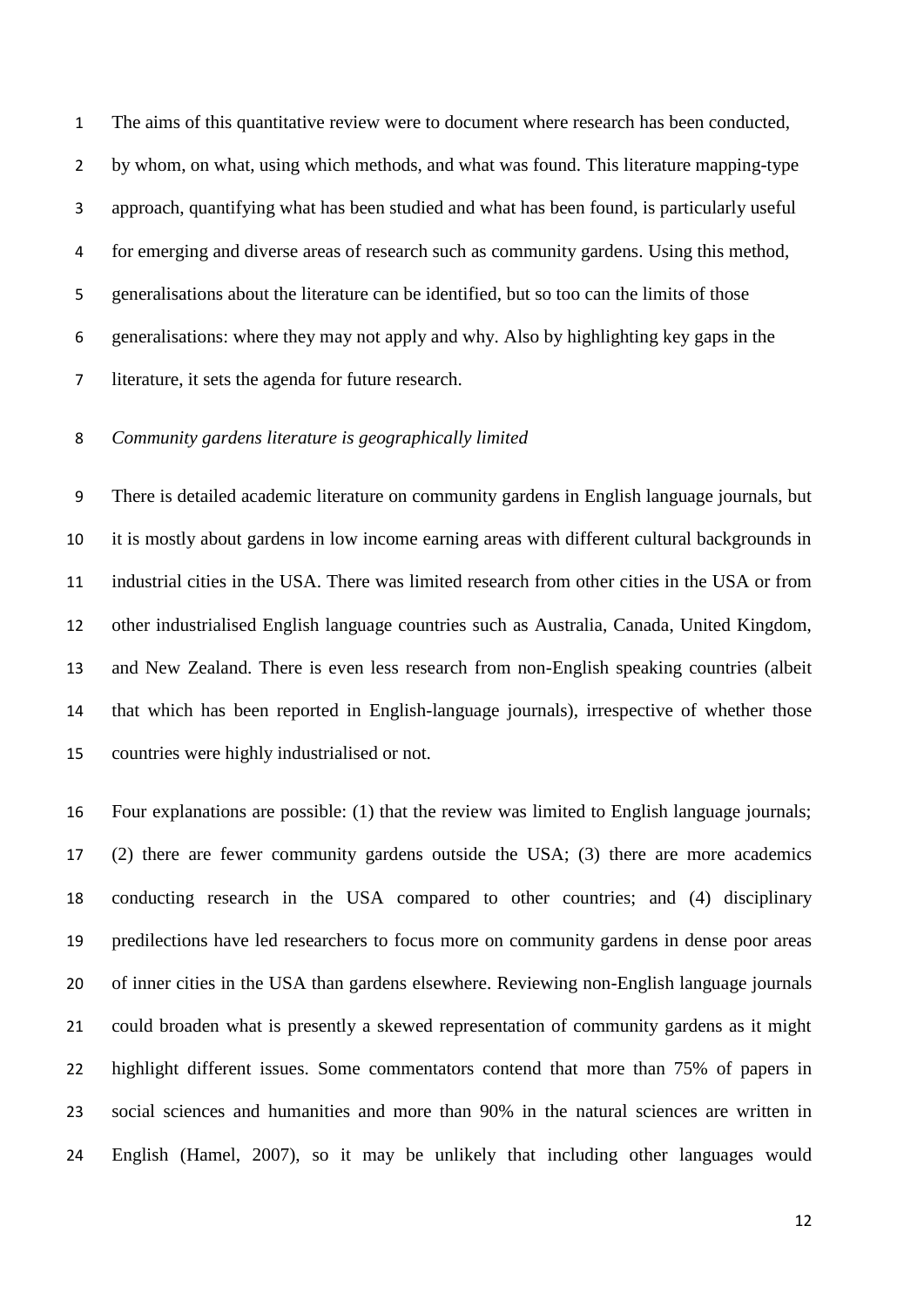dramatically alter the patterns found here. The second factor is improbable, with the geographic spread of the literature unlikely to reflect the real distribution of community gardens. For instance, the Australian City Farm and Community Gardens Network website lists 240 gardens (ACF&CGN, 2011), but only 13% of the papers were from Australia. In New Zealand a sustainable living magazine (Good, New Zealand's Guide to Sustainable Living) listed more than 50 community gardens (Good, 2011), but no research papers on gardens in New Zealand were found when searching the scholarly databases. For these reasons, the two latter factors are most likely to affect the geographical limit of the community gardens literature.

 The dominance of the research in community gardens by USA academics is likely to reflect the general dominance of research by the USA, as is often found in reviews comparing the numbers of papers and citations by different countries (King, 2004). The focus of USA academics upon principally dense poor areas of inner cities reflects socio political interest about the context in which these community gardens developed.

### *Community gardens literature is diverse*

 In contrast to the narrow geographical spread of research on community gardens, is a diversity of journals and research. This diversity is likely to reflect the inherent diversity in the motivations, benefits and limitations of community gardens. For example, researchers in health science may look at community gardens to see if they improve health by improving the diet of gardeners and others (Blair et al., 1991; Somerset et al., 2005; Alaimo et al., 2008; Mundel and Chapman, 2010; Van Den Berg et al., 2010), by increased exercise (Austin et al., 2006; Wakefield et al., 2007; Teig et al., 2009), and/or by improving mental health by involvement in nature (Kaplan, 1973; Armstrong, 2000; Milligan et al., 2004). Research has examined the educational benefits of community gardens including for science, nutrition and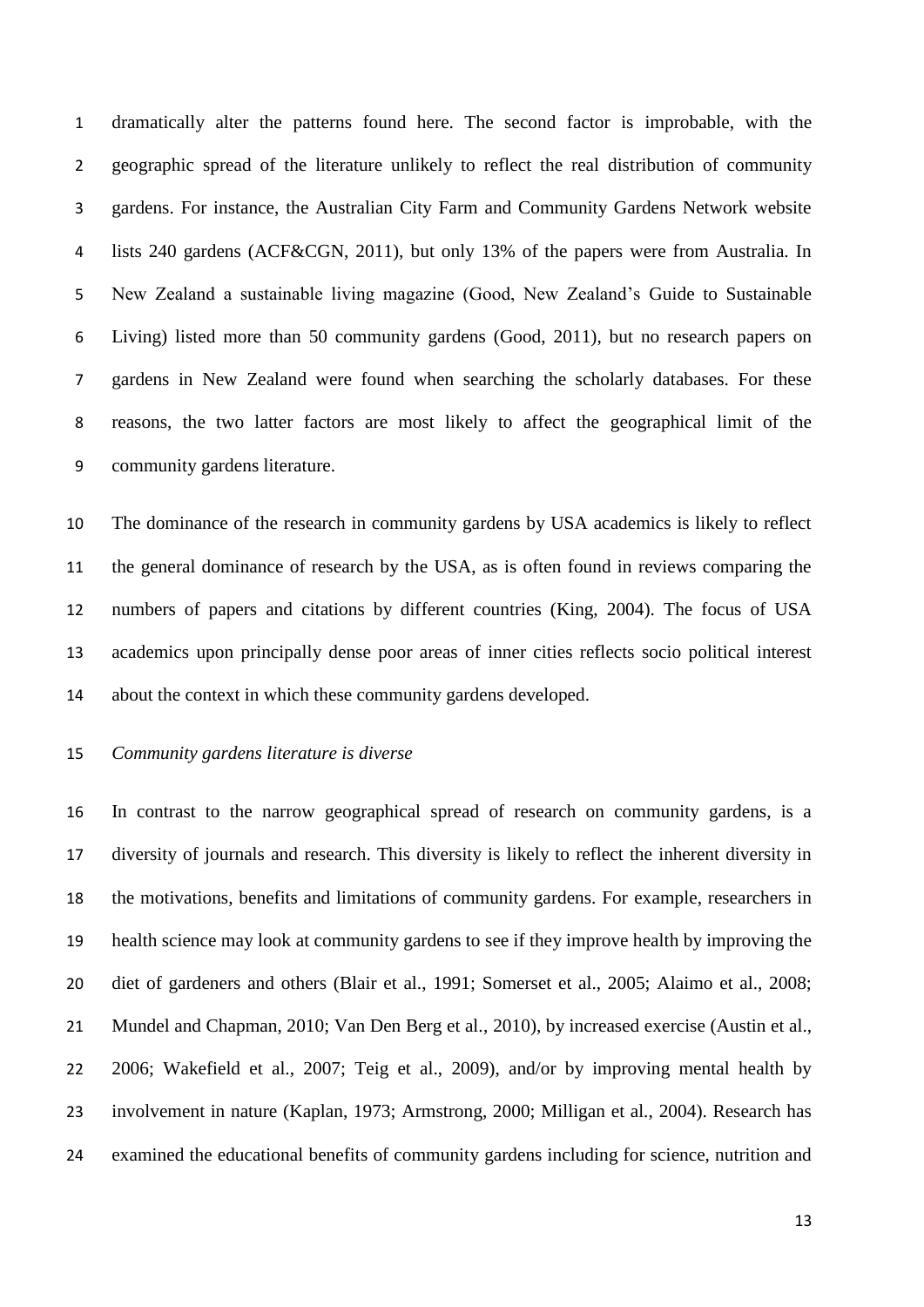environmental education (Krasny and Doyle, 2002; Corkery, 2004; Graham et al., 2005). This is a major reason that educational organisations including schools have community gardens. Researchers have examined the economic benefits of community gardens in terms of their effect on adjacent property values (Voicu and Been, 2008), savings gained from accessing food from community garden (Schmelzkopf, 1996; Moskow, 1999) or the potential for other types of poverty alleviation (Hanna and Oh, 2000).

# *Current research reflects USA socio-political context*

 Due to the geographical dominance of USA researchers in this literature, it is important to consider how historical and social factors associated with the development of USA cities (e.g. New York and Los Angeles) may limit the capacity to apply their results more generally. Community gardening in the USA can be seen as a socialistic enterprise reflecting communitarian values. The social context in which USA community gardens have developed is arguably different to other countries (Ganapati, 2008; Emmett, 2011). For example, agri- business dominates food production in the USA influencing how and why community gardens are established (Pollan, 2007). In a country where food is mostly from large corporations, community gardens may be viewed by some as a means to reconnect people with clean and safe food sources (Ferris et al., 2001; Twiss et al., 2003). The literature strongly shows that a primary motivation of gardeners, managers and others was to produce fresh foods in a context of social interaction, community building and welfare (Hanna and Oh, 2000; Baker, 2004; Holland, 2004).This is different to socialist countries like Cuba, where oil vulnerability has meant the primary motivation underpinning urban gardens is food production, and where agricultural practices have been forced to rely upon biological control of pests and diseases rather than expensive pesticides and herbicides (Altieri et al., 1999; Chaplowe, 1998).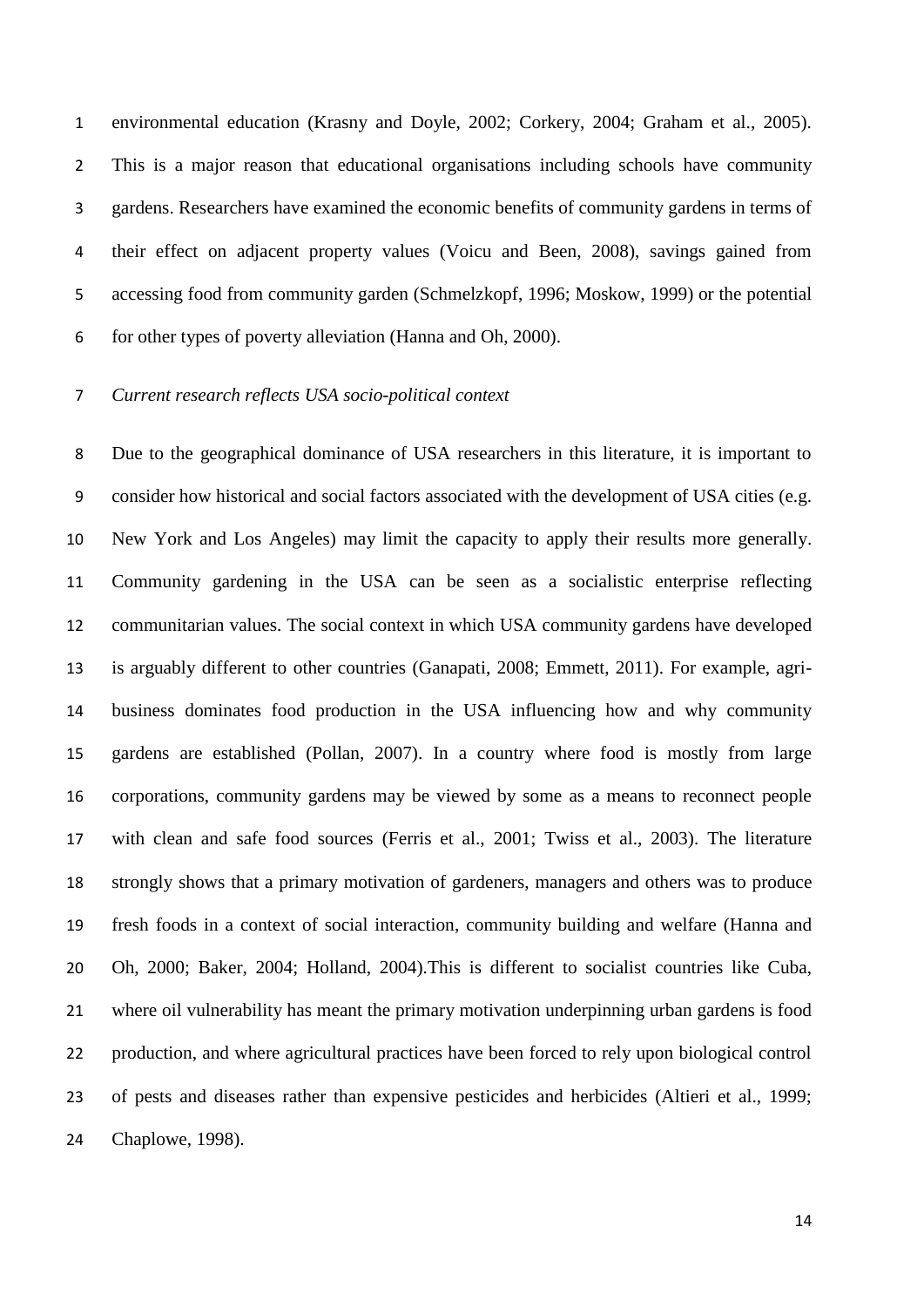Research also shows that land in the USA cities for community gardens is scarce. 2 Consequently the main challenge faced by community gardeners in the USA has been security of tenure. Most community garden land in the USA has been government-owned. Leases have typically been no more than five years in duration, creating insecurity for gardeners (Schmelzkopf, 2002; Staeheli et al., 2002; Barraclough, 2009). Further the positive impact of community gardens on neighbourhood property values has created a conundrum in the USA. Rising property values have eventually forced out many community gardens (Armstrong, 2000; Voicu and Been, 2008). This issue is especially prevalent in low income neighbourhoods in New York City (Schmelzkopf, 2002; Staeheli et al., 2002; Smith and Kurtz, 2003; Martinez, 2009) and Los Angeles (Barraclough, 2009) where up to 400 community gardens have been closed for redevelopment. Property dynamics and property rights thus play a major role in shaping USA community gardens The question is do community gardens in other countries experience similar issues, and if they do, what impact is this having on agro-biodiversity?

## *Future Directions*

 An obvious focus for future research is to increase the geographical scope of research to include more gardens outside the industrialized cities of the USA. This will give a richer context to our understanding of community gardens, including potentially identifying differences in motivations, benefits and challenges to those found in the USA. This is particularly likely given that the social and political context of gardens in USA conurbations such as Boston-Washington or Southern California are likely to differ to those for community gardens in other major metropolitan areas (e.g. Tokyo in Japan, Cairo in Egypt, Sao Paulo in Brazil, Delhi and Mumbai in India, Shanghai in China, and Jakarta in Indonesia). The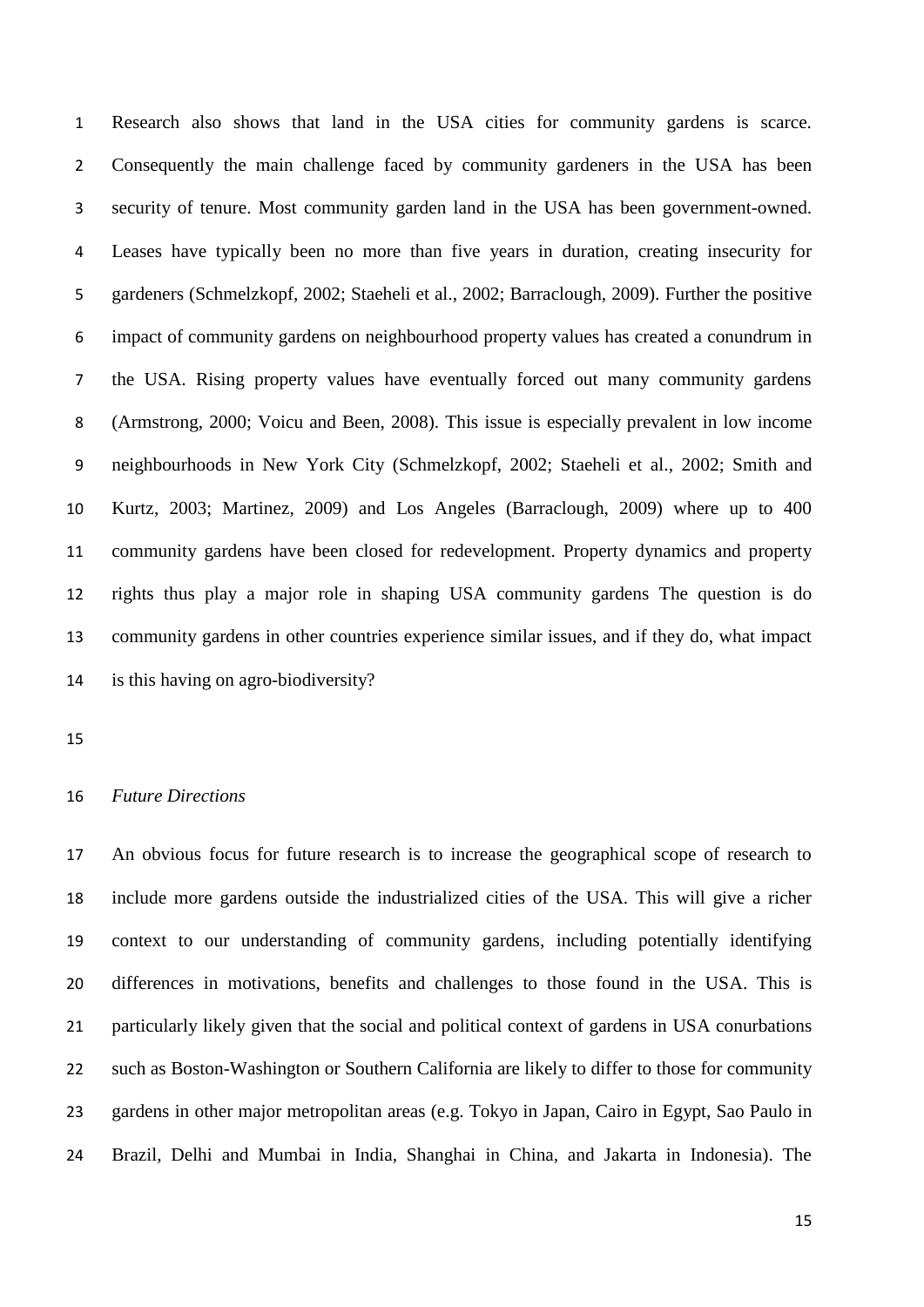contexts in which community gardens exist are also likely to differ substantially between the large old industrial cities of the USA and other smaller and/or wealthy locations in the USA and elsewhere (e.g. settler societies such as Australia, New Zealand and Canada). More geographically diverse research is needed including comparative studies of gardens in different social and political contexts, before we can obtain a more accurate assessment of the characteristics, motivations, benefits and challenges for community gardens globally. In turn, more research is also needed about the 'political ecology' of community gardens (Heynen et al., 2006). In other words, how do the social and political conditions surrounding community garden formation and continuity over time impact agro-biodiversity specifically and biodiversity generally?

 This review has demonstrated that despite the diversity of journals that have published research on community gardens, and the range of topics examined by scholars, important gaps remain, particularly in the natural sciences. Two important issues in the natural sciences are about agro-biodiversity (*what* gardens grow) and the sustainability of gardening practices (*how* people grow food in community gardens). Chappell and LaValle (2011: 3) for example, assert that empirical research shows an: 'interdependence of biodiversity and agriculture, and the important role each plays in the maintenance of the other'. Although community gardens are likely to have important biodiversity benefits (Irvine et al., 1999; Buckingham, 2005), there has been limited research on this topic. Only one out of the 87 papers assessed in this review was principally focused on biodiversity and then it was about bee richness (Matteson et al., 2008). A political ecology analysis may go some way to filling this knowledge gap. Political ecology is an analytical frame that explores how the intersection of social and ecological factors can impact environmental outcomes such as urban biodiversity (Heynen et al., 2006).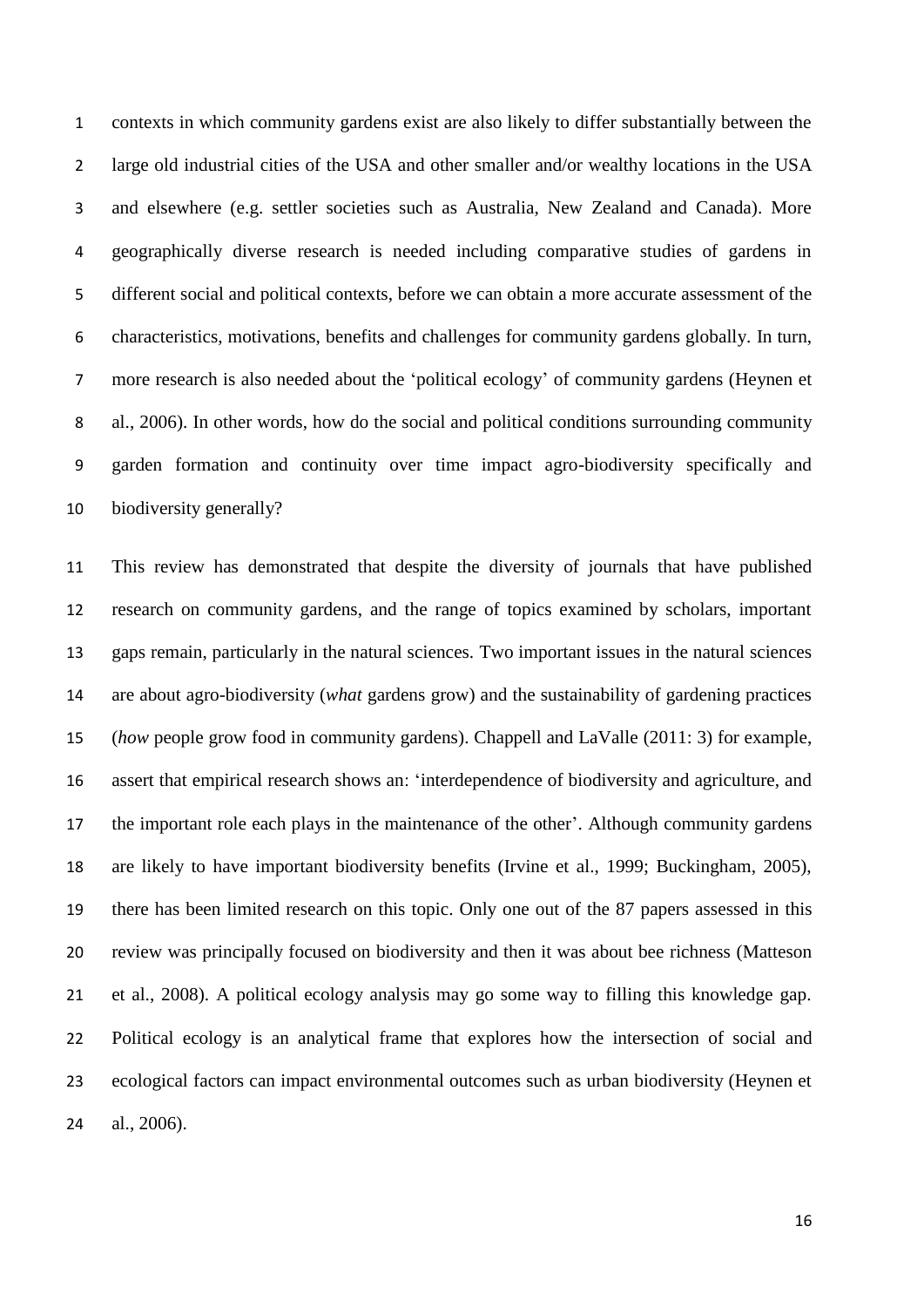Eight predominantly social science papers have examined some aspects of biodiversity in community gardens, mostly agro-biodiversity such as the types of crops grown in the gardens (Wade, 1987; Corlett et al., 2003; Baker, 2004; Saldivar-Tanaka and Krasny, 2004; Mundel and Chapman, 2010; Corrigan, 2011) and species richness of gardening plots (Blair et al., 1991). Crops grown in different community gardens in Mexico City, Quezon City, Philippines, Lusaka and Zambia (Wade, 1987) and Maryland (Corrigan, 2011) have been examined. Foods from other nations were considered in Chinese, African, Caribbean and Sri Lankan community gardens in Toronto (Baker, 2004), Hmong community gardens in California (Corlett et al., 2003), and Latino community gardens in New York (Saldivar- Tanaka and Krasny, 2004). Traditional medicinal herbs and plants grown in an Aboriginal community garden in Vancouver were also studied (Mundel and Chapman, 2010). Yet no studies have systematically investigated how these different types of plants were grown, what factors affected the diversity of plants grown (type of organisation, motivation, gardening practices, age, size, etc.) and how might have crop choices and gardening practices interacted to configure biodiversity within community gardens? This is a startling oversight.

 With global declines in agro-biodiversity (Fowler and Mooney, 1990; FAO, 1995), and increasing concerns about food security, community gardens may have an important role in maintaining *in situ* dynamic stores of food plants (Chappell and LaValle, 2011). Increases in industrial agriculture practices globally is contributing to a reduction in the diversity of plants used for food and agriculture (e.g. agro-biodiversity including cultivars, landraces, ecotypes, weedy races and wild relatives) (Wood and Lenne, 1997; Galluzzi et al., 2010). For example, high levels of inter- and intra-specific plant genetic diversity, especially in terms of traditional crop varieties and landraces, are preserved in home gardens (Galluzzi et al., 2010), but there is limited equivalent information for community gardens. Maintaining agro-biodiversity is crucial for global food production, food security and pest management (Dong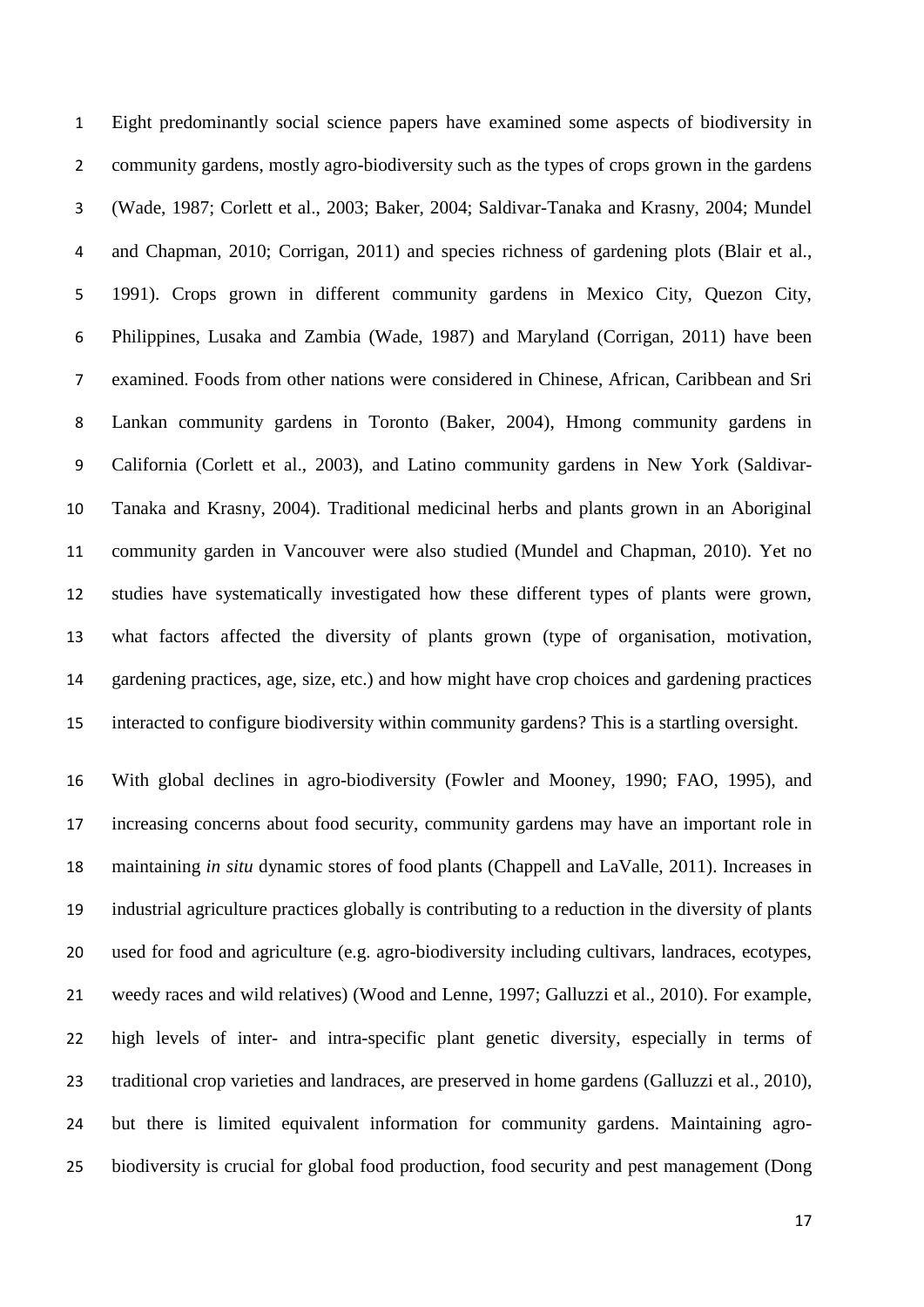et al., 2010). Studies could examine issues to do with agro-biodiversity including how seed is sourced, how diverse are the gardens and what factors contribute to food diversity in community gardens. Some of these issues have been examined for home gardens, (Tringh et al., 2003; Negri and Polegri, 2009; Galluzzi et al., 2010) and similar methodologies could be adopted for future research on community gardens.

 Correspondingly, how people garden is likely to influence the success of the gardens in terms of sustainability, health, education and social cohesion which were common motivations listed in the literature for those establishing and participating in community gardens. The different ways in which community gardeners add nutrients to the soil (e.g. using fertilizers versus compost), control pests (e.g. using pesticides versus companion planting and/or crop rotation) and use existing resources (e.g. tap water versus collecting rain water in tanks) can affect the environmental sustainability of a garden. This issue however has not been examined in the community garden literature, although, some of these issues have been investigated in urban agriculture and home gardens (Chappell and LaValle, 2011; WinklerPrins, 2002; Kortright and Wakefield, 2009).

 Urban agricultural practices including home gardening are also beneficial responses to climate change related food insecurity (Dixon et al., 2009) and community resilience (Okvat and Zautra, 2011). Given the insecurity of tenure in the USA – and perhaps elsewhere – how useful can community gardens be for community resilience and food security? Future research on this topic is vital.

#### **Conclusion**

 There are increasing numbers of urban community gardens across the globe. Reflecting this is an expanding academic literature on these gardens, published in a wide range of journals, and covering a diversity of topics. Current research is disproportionally focused on gardens in low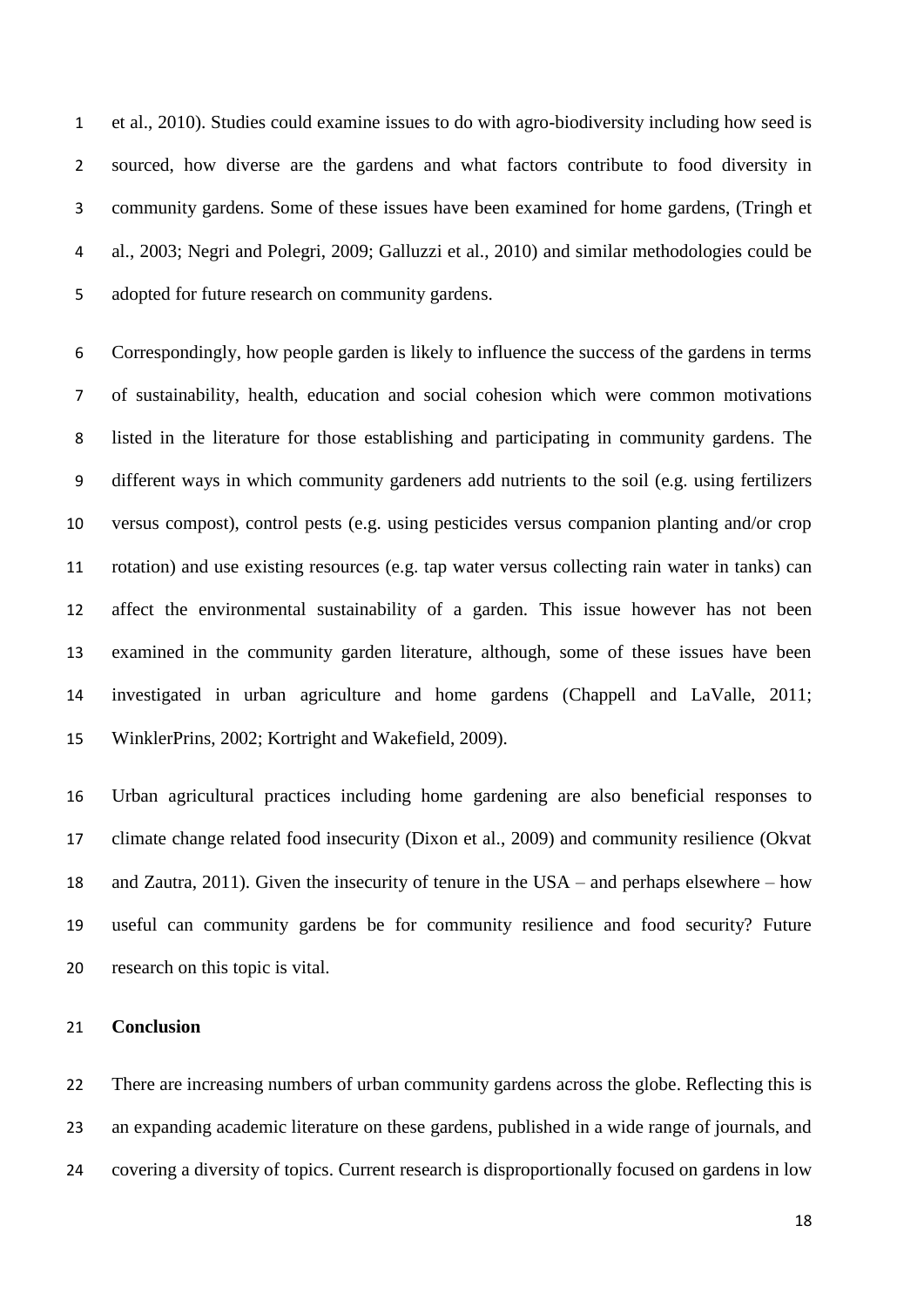income areas, upon gardeners with different cultural backgrounds, and in industrial cities in the USA, potentially biasing our understanding of the characteristics of the gardens, and their motivations, benefits and limitations. We need to know more about who gardens and why as much as how they garden. Future research should therefore assess a greater geographical spread of gardens, and include more natural science including examining gardening practices and agro-biodiversity conservation. Community gardens research needs to be about more than just the social aspects of community gardens in poor areas, in the industrialised cities of the USA. Clearly researchers have only touched upon a small fraction of the potentially scope of community garden research, and the future for community gardens research looks very promising.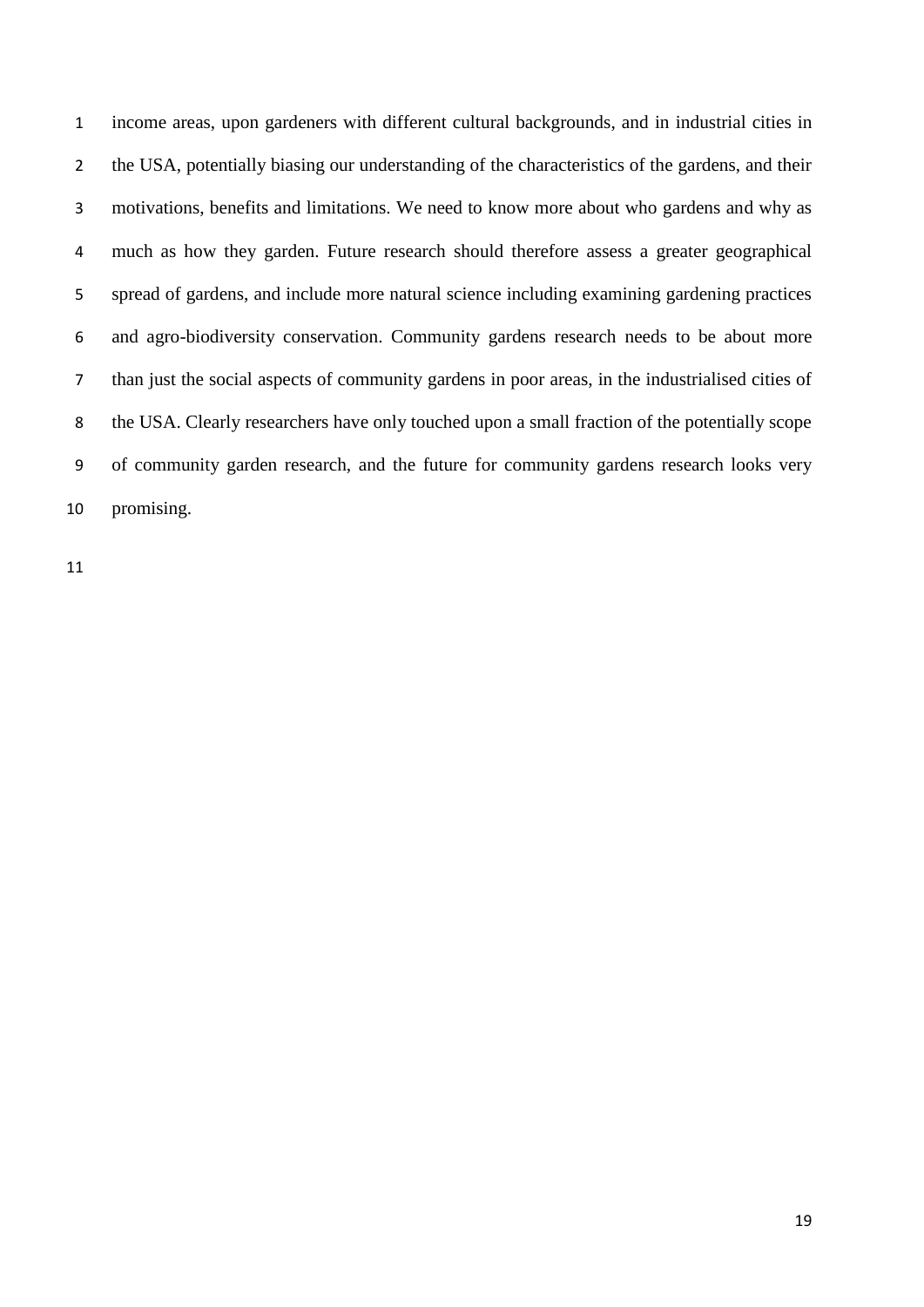| Authors (year)               | Journal                                                        | Location                                             |
|------------------------------|----------------------------------------------------------------|------------------------------------------------------|
| <b>AFRICA</b>                |                                                                |                                                      |
| Flynn (2001)                 | Africa                                                         | Tanzania, Kenya, Zambia,<br>Zimbabwe & Ghana, Africa |
| Karaan and Mohamed (1998)    | Development Southern Africa                                    | Cape Town, South Africa                              |
| Wills et al. (2009)          | <b>Health Promotion International</b>                          | Johannesburg, South Africa                           |
| <b>AUSTRALIA</b>             |                                                                |                                                      |
| Beilin and Hunter (2011)     | <b>Local Environment</b>                                       | Melbourne & Sydney                                   |
| Cameron et al.(2011)         | <b>Local Environment</b>                                       | Newcastle                                            |
| Corkery (2004)               | Australian Journal of Environmental<br>Education               | Sydney                                               |
| Evers $(2011)$               | <b>Local Environment</b>                                       | Perth                                                |
| Freestone and Nichols (2004) | Landscape and Urban Planning                                   | Melbourne & Sydney                                   |
| Henryks (2011)               | <b>Local Environment</b>                                       | Canberra                                             |
| Kingsley and Townsend (2006) | Urban Policy and Research                                      | Melbourne                                            |
| Kingsley et al.(2009)        | Leisure Studies                                                | Melbourne                                            |
| Perkins and Lynn (2000)      | Women Against Violence                                         | Townsville                                           |
| Somerset et al. (2005)       | Journal of the Home Economics<br><b>Institute of Australia</b> | <b>Brisbane</b>                                      |
| Stocker and Barnett (1998)   | <b>Local Environment</b>                                       | Fremantle                                            |
| Turner (2011)                | <b>Local Environment</b>                                       | Canberra                                             |
| <b>ASIA</b>                  |                                                                |                                                      |
| Tan and Neo (2009)           | <b>Local Environment</b>                                       | Singapore                                            |
| <b>EUROPE</b>                |                                                                |                                                      |
| Buckingham (2005)            | Area                                                           | West London, UK                                      |
| Crouch (2000)                | Acta Horticulturae                                             | <b>UK</b>                                            |
| DeSilvey (2003)              | <b>Cultural Geographies</b>                                    | Edinburgh, UK                                        |
| Domene and Sauri (2007)      | Geoforum                                                       | Terrassa, Barcelona, Spain                           |
| Firth et al. (2011)          | <b>Local Environment</b>                                       | Nottingham, UK                                       |
| Holland (2004)               | <b>Local Environment</b>                                       | UK                                                   |
| Howe and Wheeler (1999)      | Sustainable Development                                        | Leeds & Bradford, UK                                 |
| Klein (1993)                 | Journal of Folklore and Research                               | Sweden                                               |
| Martin and Marsden (1999)    | <b>International Planning Studies</b>                          | UK                                                   |
| Milligan et al. (2004)       | Social Science & Medicine                                      | Carlisle, UK                                         |
| Van Den Berg et al. (2010)   | <b>Environmental Health</b>                                    | Netherlands                                          |
| NORTH AMERICA - USA          |                                                                |                                                      |
| Alaimo et al. (2010)         | Journal of Community Psychology                                | Flint                                                |
| Alaimo et al. (2008)         | Journal of Nutrition Education and<br><b>Behavior</b>          | Flint                                                |
| Allen et al. (2008)          | Journal of Hunger and Nutrition                                | Flint                                                |
| Armstrong (2000)             | Health & Place                                                 | New York                                             |
| Austin et al. (2006)         | Therapeutic Recreation Journal                                 | New York                                             |
|                              |                                                                |                                                      |

# 1 **Appendix 1.** Details of 87 papers examining urban community gardens.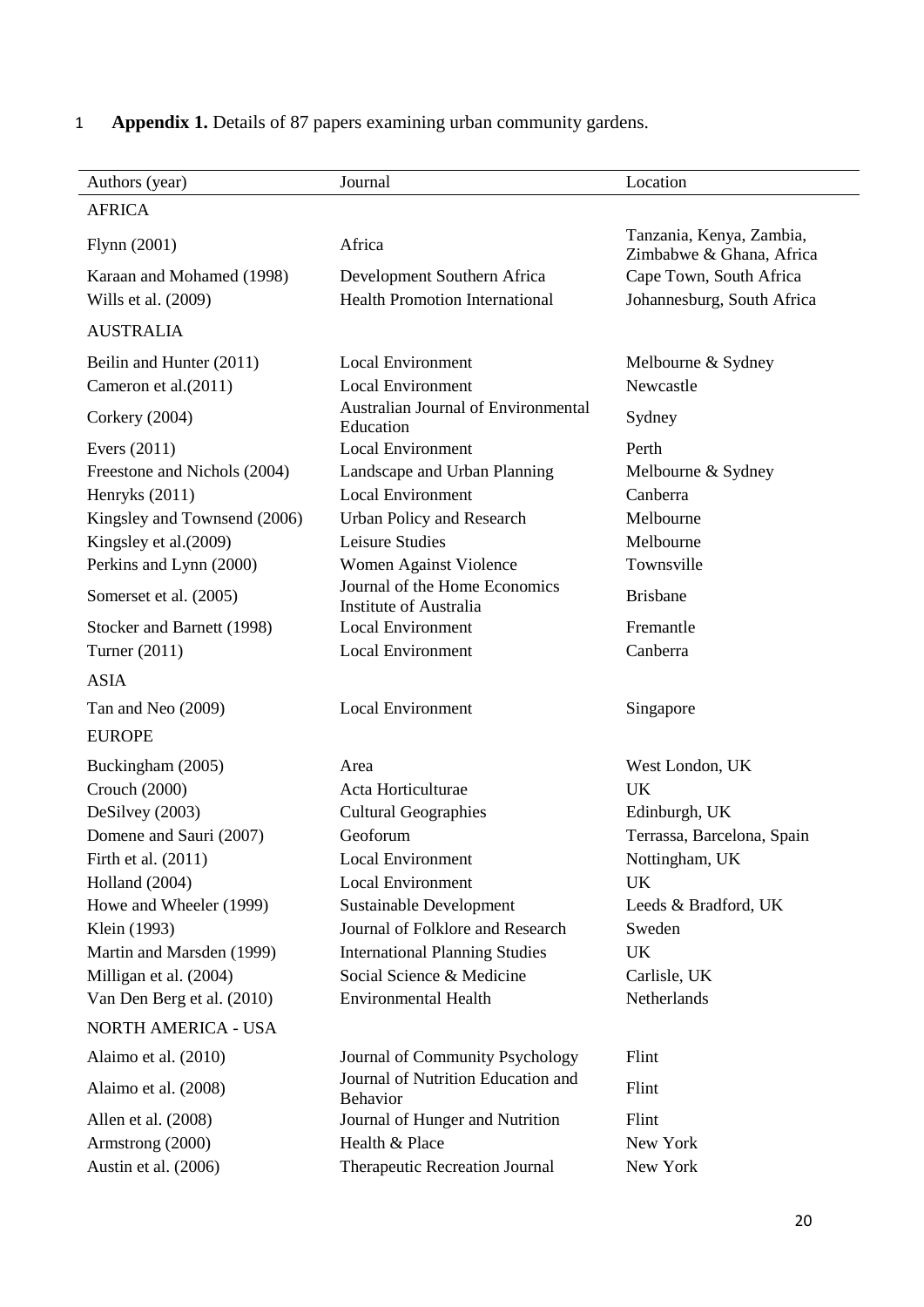D Abundo and Carden (2008) Journal of the Community Krasny and Doyle (2002) Journal of Extension Morris and Zidenberg-Cherr Saldivar-Tanaka and Krasny

Barraclough (2009) The Profesional Geographer Los Angeles Blair et al. (1991) Journal of Nutrition Education Philadelphia Comstock et al. (2010) Journal of Environmental Psychology Denver Corlett et al. (2003) Economic Botany Sacramento Corrigan (2011) Applied Geography Baltimore Development Society<br>Development Society DeKay (1997) Journal of Architectural and Planning Research USA Doyle and Krasny (2003) Environmental Education Research New York Eizenberg (2011) International Journal of Urban and mernational Journal of Urban and New York<br>Regional Research Ferris et al. (2001) Social Policy & Administraltion San Francisco Francis (1987) Landscape Journal Sacramento Fusco (2001) Journal of Research in Science<br>
Teaching New York Glover (2003) Journal of Leisure Research USA Glover (2004) Leisure Sciences USA Glover et al. (2005) Leisure Sciences St Louis Graham et al. (2005) Journal of Nutrition Education and California<br>
Behaviour Hale et al. (2011) Social Science & Medicine Denver Hanna and Oh (2000) Bulletin of Science, Technology & Society Jamison (1985) The Sociological Quarterly USA Krasny and Tidball (2009) Cities and the Environment USA Kurtz (2001) **Urban Geography Minneapolis** Minneapolis Lautenschlager and Smith (2007) Agriculture and Human Values Minneapolis & St Paul Lawson (2004) Journal of Planning History USA Litt et al*.* (2011) American Journal of Public Health Denver Martinez (2009) Social Movements Studies New York Matteson et al. (2008) Conservation Biology and Biodiversity New York Moore (2006) Urban Geography Columbus Morris et al. (2001) California Agriculture California morths and Zidenberg-Chern<br>
The American Dietetic Association California Palamar (2010) Nature and Culture New York Parry et al. (2005) Leisure Studies St Louis Patel (1991) **Solution** Journal of Extension Newark Pothukuchi (2004a) Children, Youth and Environments SW Detroit Pudup (2008) Geoforum Geoforum Berkley & San Francisco Salutval - Fanaka and Krashy<br>
(2004) Agriculture and Human Values New York Salvadori (2001) Local Environment Oakland Schmelzkopf (1996) The Geographical Review New York Schmelzkopf (2002) Urban Geography New York

West Philadelphia Allentown, Philadelphia, Baltimore, Maryland, New York, Buffalo & Rochester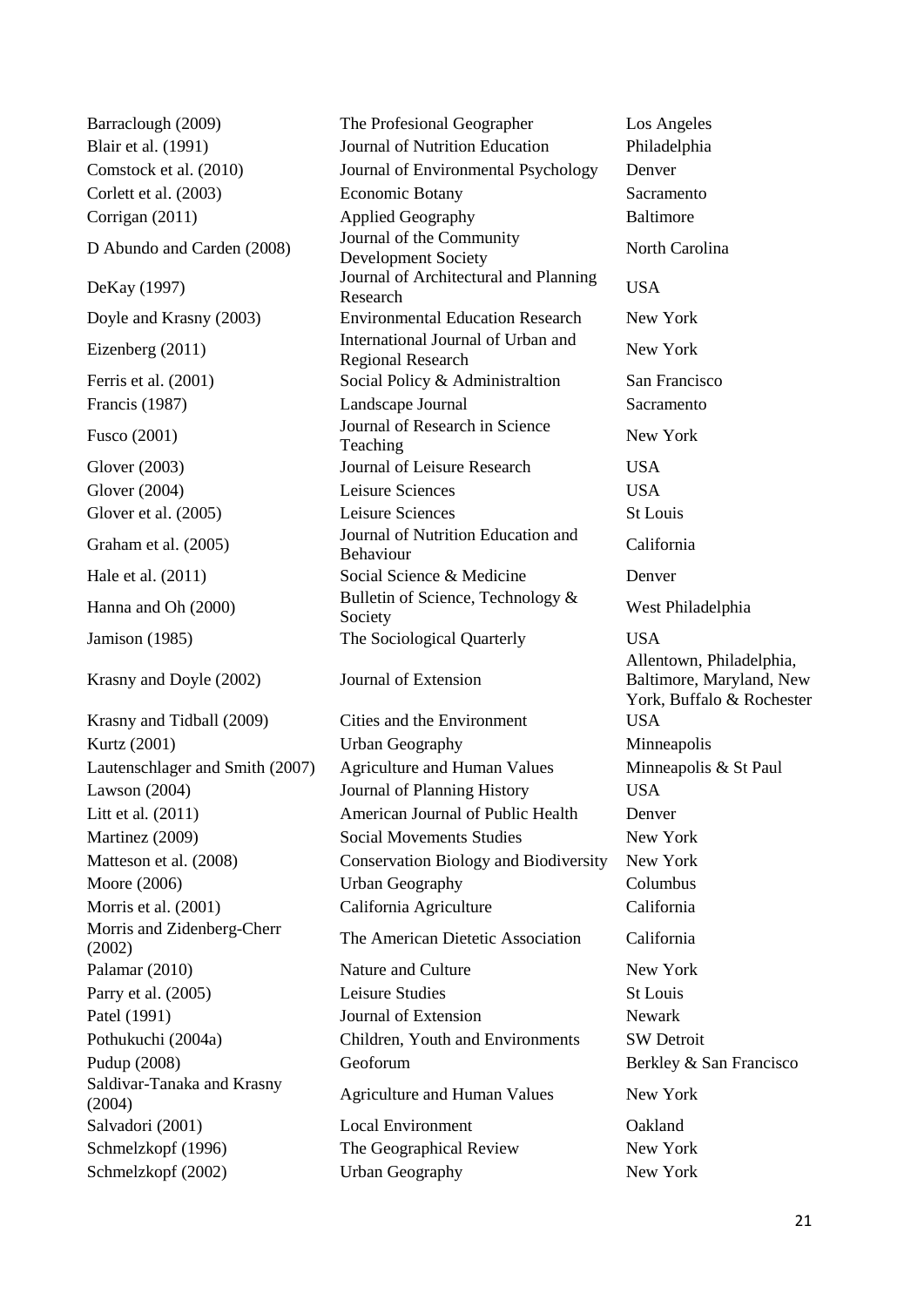| Shinew et al. (2004)         | Journal of Leisure Research                                     | <b>St Louis</b>                |
|------------------------------|-----------------------------------------------------------------|--------------------------------|
| Smith and Kurtz (2003)       | Geographical Review                                             | New York                       |
| Staeheli et al. (2002)       | Geo Journal                                                     | New York                       |
| Teig et al. (2009)           | Health & Place                                                  | Denver                         |
| Voicu and Been (2008)        | <b>Real Estate Economics</b>                                    | New York                       |
| Waliczekz et al. (1996)      | Journal of Environmental Horticulture                           | New York & Los Angeles         |
| Witzling et al. (2011)       | Journal of Agriculture, Food Systems<br>& Community Development | Chicago                        |
| NORTH AMERICA - CANADA       |                                                                 |                                |
| Baker (2004)                 | Geographical Review                                             | Toronto                        |
| Irvine et al. $(1999)$       | <b>Local Environment</b>                                        | Toronto                        |
| LaBonté (1986)               | <b>Health Promotion</b>                                         | Toronto                        |
| Mundel and Chapman (2010)    | <b>Health Promotion International</b>                           | Vancouver                      |
| Wakefield et al. (2007)      | <b>Health Promotion International</b>                           | Toronto                        |
| <b>NORTH AMERICA - OTHER</b> |                                                                 |                                |
| Altieri et al. (1999)        | <b>Agriculture and Human Values</b>                             | Havana, Cuba                   |
| <b>Moskow</b> (1999)         | Environment & Urbanization                                      | Havana, Cuba                   |
| <b>SOUTH AMERICA</b>         |                                                                 |                                |
| Madaleno (2000)              | Cities                                                          | Belem, Brazil                  |
| <b>OTHER</b>                 |                                                                 |                                |
| Wade (1987)                  | Food and Nutrition Bulletin                                     | Philippines, Zambia and Mexico |

 $\overline{1}$ 

# 2 **References**

 ACF&CGN, 2011. Australian City Farms & Community Garden Network. Locate a garden. Retrieved 10/3/11 from http://communitygarden.org.au/. Alaimo, K., Packnett, E., Miles, R., Kruger, D., 2008. Fruit and vegetable intake among urban community gardeners. Journal of Nutrition Education & Behaviour 40, 94-101. Alaimo, K., Reischl, T. M., Allen, J. O., 2010. Community gardening, neighbourhood meetings, and social capital. Journal of Community Psychology 38, 497-514. Allen, J. O., Alaimo, K., Elam, D., Perry, E., 2008. Growing vegetables and values: benefits of neighbourhood-based community gardens for youth development and nutrition. Journal of Hunger & Environmental Nutrition 34, 418-439. Altieri, M. A., Companioni, N., Cañizares, K., Murphy, C., Rosset, P., Bourque, M., Nicholls, C. I., 1999. The greening of the 'barrios': Urban agriculture for food security in Cuba. Agriculture & Human Values 16, 131-140. Armstrong, D., 2000. A survey of community gardens in upstate New York: implications for 16 health promotion and community development. Health & Place 6, 319-327. Austin, E., Johnston, Y., Morgan, L., 2006. Community gardening in a senior centre: a therapeutic intervention to improve the health of older adults. Therapeutic Recreation Journal 40, 48-56. Baker, L., 2004. Tending cultural landscapes and food citizenship in Toronto's community gardens. Geographical Review 94, 305-325.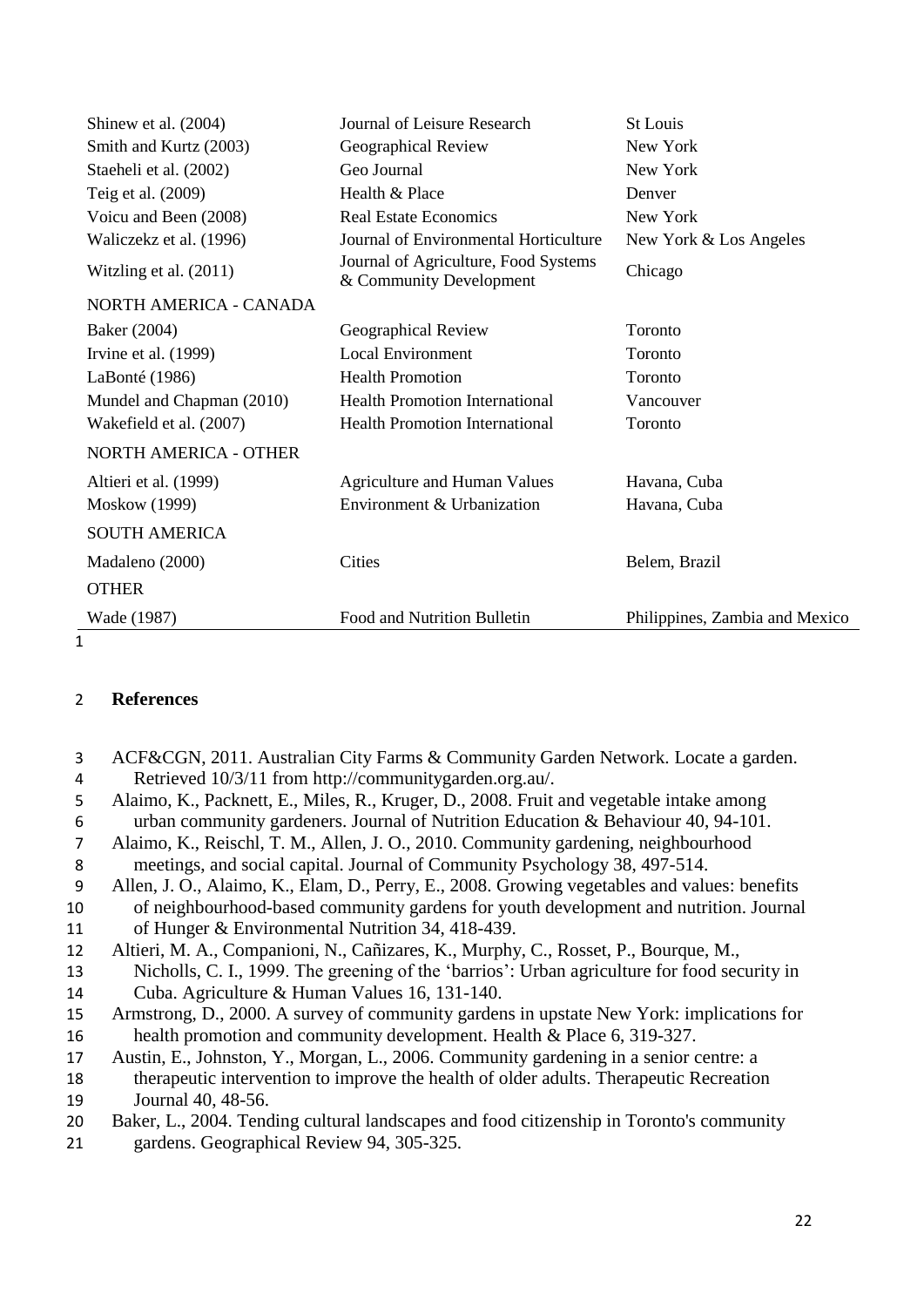- Barraclough, L., 2009. South Central Farmers and Shadow Hills homeowners: land use policy and relational racialization in Los Angeles. The Professional Geographer 61, 164- 186. Beilin, R., Hunter, A., 2011. Co-constructing the sustainable city: how indicators help us 'grow' more than just food in community gardens. Local Environment 16, 523-538. Bharwani, S., Bithell, M., Downing, T. E., New, M., Washington, R., Ziervogel, G., 2005. Multi-agent modelling of climate outlooks and food security on a community garden scheme in Limpopo, South Africa. Philosophical Transactions of the Royal Society 360, 2183-2194. Blair, D., Giesecke, C., Sherman, S., 1991. A dietary, social and economic evaluation of the Philadelphia urban gardening project. The Journal of Nutrition Education 23, 161-167. Bodel, N., Anda, M., 1996. Community gardens: places for food production, places for people, in International Permaculture Convergence VI, Perth, Western Australia. Borrelli, D. A., 2008. Filling the void: applying a place-based ethic to community gardens. Vermont Journal of Environmental Law 9, 271-277. Buckingham, S., 2005. Women (re) construct the plot: the regen (d) eration of urban food growing. Area 37, 171-179. Cameron, J., Manhood, C., Pomfrett, J., 2011. Bodily learning for a (climate) changing world: registering differences through performative and collective research. Local Environment 16, 493-508. Campbell, M., 2004. Building a common table: the role for planning in community food systems. Journal of Planning Education & Research, 341-355. Chaplowe, S.G., 1998. Havana's popular gardens: sustainable prospects for urban agriculture. The Environmentalist 18, 47-57. Chappell, M.J., LaValle, L.A., 2011. Food security and biodiversity: can we have both? An agro ecological analysis. Agriculture & Human Values 28, 3-26. Clement, M., 2010. Urbanization and the natural environment: An environmental sociological review and synthesis. Organization & Environment 23, 291. Collins, J. A., Fauser, B. C. J. M., 2005. Balancing the strengths of systematic and narrative reviews. Human Reproductive Update 11, 103-104. Comstock, N., Miriam Dickinson, L., Marshall, J. A., Soobader, M. J., Turbin, M. S., Buchenau, M., Litt, J. S., 2010. Neighbourhood attachment and its correlates: exploring neighbourhood conditions, collective efficacy, and gardening. Journal of Environmental Psychology 30, 435-442. Corkery, L., 2004. Community gardens as a platform for education for sustainability. Australian Journal of Environmental Education 20, 61-75. Corlett, J., Dean, E., Grivetti, L., 2003. Hmong gardens: botanical diversity in an urban setting. Economic Botany 57, 365-379. Corrigan, M. P., 2011. Growing what you eat: developing community gardens in Baltimore, Maryland. Applied Geography 31, 1232-1241. Crouch, D., 2000. Reinventing allotments for the twenty-first century: the UK experience. Acta Hort 523, 135-142. D Abundo, M., Carden, A., 2008. 'Growing Wellness': the possibility of promoting collective wellness through community garden education programs. Community Development 39, 83-94. DeKay, M., 1997. The implications of community gardening for land use and density. Journal of Architectural & Planning Research 14, 126-149. DeSilvey, C., 2003. Cultivated histories in a Scottish allotment garden. Cultural Geographies
- 10, 442-468.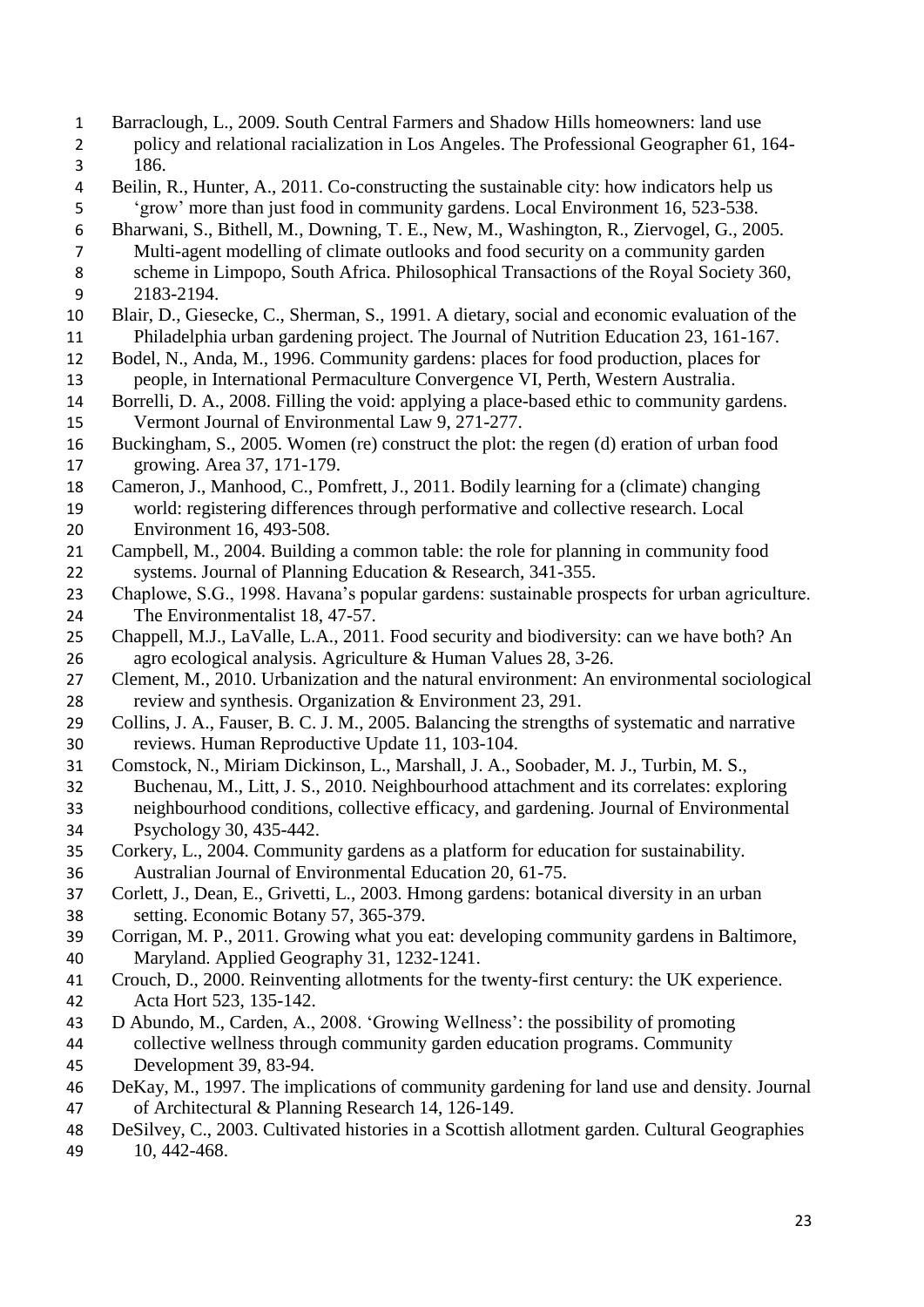- Dixon, J., Donati, K., Pike, L., Hattersley, L., 2009. Functional foods and urban agriculture: two responses to climate change-related food insecurity. New South Wales Public Health Bulletin 20, 14-18.
- Domene, E., Sauri, D., 2007. Urbanization and class-produced natures: vegetable gardens in the Barcelona Metropolitan Region. Geoforum 38, 287-298.
- Dong, G., Xia-Hong, H., You-Yong, Z., 2010. Review of advances in mechanisms of sustainable management of pests by agro-biodiversity. Chinese Journal of Plant Ecology 34, 1107-1116.
- Doyle, R., Krasny, M., 2003. Participatory rural appraisal as an approach to environmental education in urban community gardens. Environmental Education Research 9, 91-115.
- Dunn, A. D., 2010. Sitting green infrastructure: legal and policy solutions to alleviate urban poverty and promote healthy communities. Environmental Affairs 37, 41-66.
- Dunton, G.F, Kaplan, J., Wolch, J., Jerrett, M., Reynolds, K.D., 2009. Physical
- environmental correlates of childhood obesity: a systematic review. Obesity Reviews 10, 393-402.
- Eizenberg, E., 2011. The changing meaning of community space: two models of NGO management of community gardens in New York City. International Journal of Urban & Regional Research 36, 106-120.
- Emmett, R., 2011. Community gardens, ghetto pastoral, and environmental justice. Interdisciplinary Studies in Literature & Environment, 1-20.
- Evers, A., 2011. Food choices and local food access among Perth's community gardeners. Local Environment 16, 585-602.
- 
- Ferris, J., Norman, C., Sempik, J., 2001. People, land and sustainability: community gardens 24 and the social dimension of sustainable development. Social Policy & Administration 35, 559-568.
- Firth, C., Maye, D., Pearson, D., 2011. Developing 'community' in community gardens. Local Environment 16, 555-568.
- Flynn, K. C., 2001. Urban agriculture in Mwanza, Tanzania. Africa 71, 666-691.
- Food and Agriculture Organization, 1995. Staple foods: What do people eat? in FAO Corporate Document Repository. Retrieved 5/4/11, from
- <www.fao.org/docrep/u8480e/u8480e07.htm>.
- Fowler, C., Mooney, P., 1990. Shattering: food, politics, and the loss of genetic diversity (University of Arizona Press, Tucson).
- Francis, M., 1987. Some different meanings attached to a city park and community gardens. Landscape Journal 6, 101-112.
- Freestone, R., Nichols, D., 2004. Realising new leisure opportunities for old urban parks: the internal reserve in Australia. Landscape & Urban Planning 68, 109-120.
- Freidberg, S. E., 2001. Gardening on the edge: the social conditions of unsustainability on an African urban periphery. Annals of the Association of American Geographers 91, 349- 369.
- Fusco, D., 2001. Creating relevant science through urban planning and gardening. Journal of Research in Science Teaching 38, 860-877.
- Galluzzi, G., Eyzaguirre, P., Negri, V., 2010. Home gardens: neglected hotspots of agro-biodiversity and cultural diversity. Biodiversity & Conservation 19, 3635-3654.
- Ganapati, S., 2008. Critical appraisal of three ideas for community development in the United
- States. Journal of Planning Education & Research 27, 382-399.
- 47 Gentin, S., 2011. Outdoor recreation and ethnicity in Europe A review. Urban Forestry &
- Urban Greening 10, 153-161.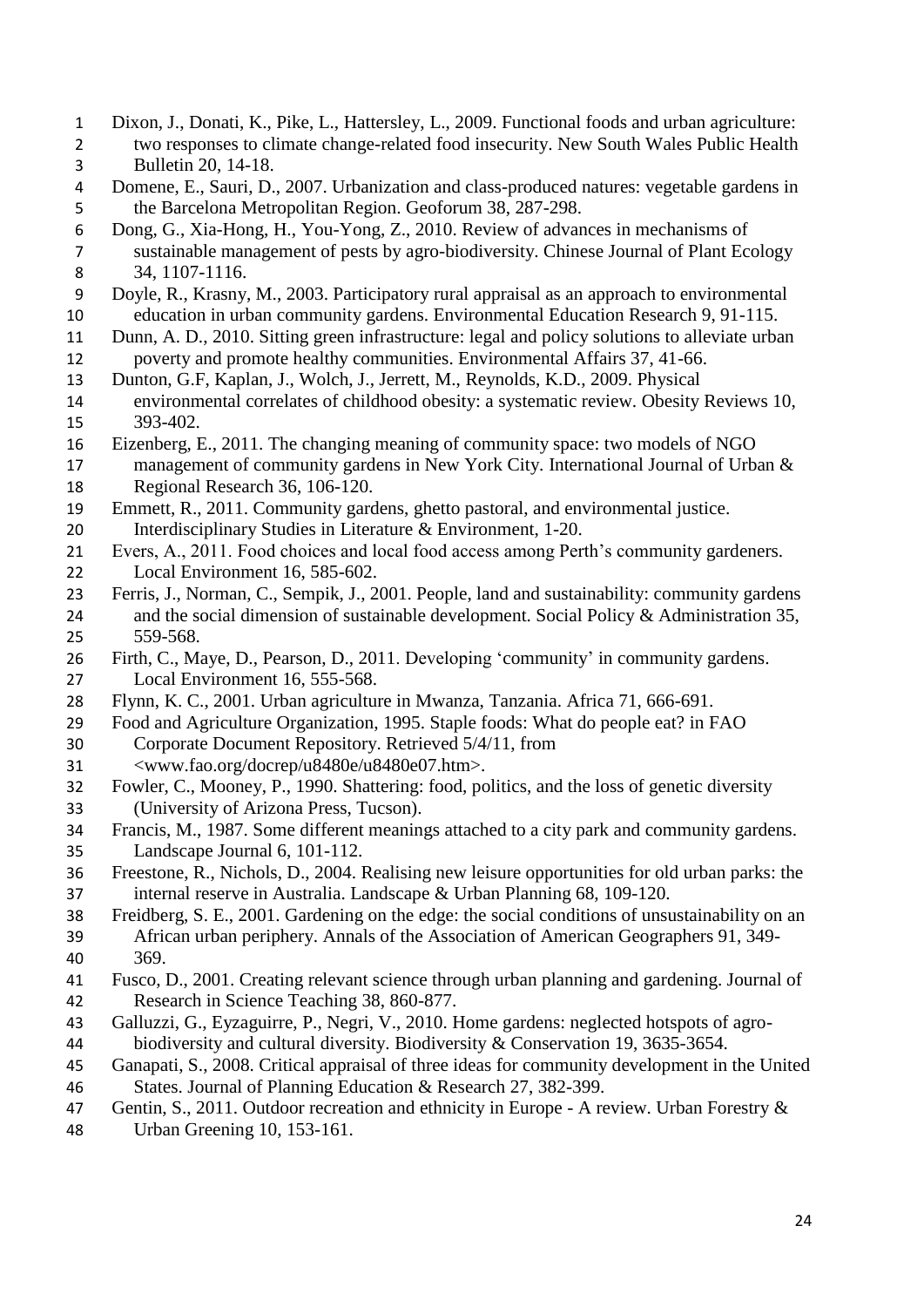- Ghosh, S., Vale, R., Vale, B., 2008. Local food production in home gardens: measuring on- site sustainability potential of residential development. International Journal of Environment & Sustainable Development 7, 430-451.
- Glover, T., 2003. The story of the Queen Anne Memorial Garden: resisting a dominant cultural narrative. Journal of Leisure Research 35, 190-213.
- Glover, T., 2004. Social capital in the lived experiences of community gardeners. Leisure Sciences 26, 143-162.
- Glover, T., Shinew, K., Parry, D., 2005. Association, sociability, and civic culture: the democratic effect of community gardening. Leisure Sciences 27, 75-92.
- Good, 2011. Community Gardens in New Zealand. Retrieved 21/3/11 from
- http://good.net.nz/magazine/community-gardens.
- Graham, H., Beall, D. L., Lussier, M., McLaughlin, P., Zidenberg-Cherr, S., 2005. Use of school gardens in academic instruction. Journal of Nutrition Education & Behavior 37, 147-151.
- Hale, J., Knapp, C., Bardwell, L., Buchenau, M., Marshall, J., Sancar, F., Litt, J. S., 2011. Connecting food environments and health through the relational nature of aesthetics:
- gaining insight through the community gardening experience. Social Science & Medicine 72, 1853-1863.
- Hamel, E., 2007. The dominance of English in the international scientific periodical literature 20 and the future of language use in science. AILA Review 20, 53-71.
- Hanna, A., Oh, P., 2000. Rethinking urban poverty: a look at community gardens. Bulletin of 22 Science, Technology & Society 20, 207-216.
- Head, L., Muir, P., Hampel, E., 2004. Australian backyard gardens and the journey of migration. Geographical Review 94, 326-347.
- Henryks, J., 2011. Changing the menu: rediscovering ingredients for a successful volunteer experience in school kitchen gardens. Local Environment 16, 569-583.
- Heynen, N., Perkins, H.A., Roy, P. ,2006. The political ecology of uneven urban green space: the impact of political economy on race and ethnicity in producing environmental
- inequality in Milwaukee. Urban Affairs Review 42, 3-25.
- Holland, L., 2004. Diversity and connections in community gardens: a contribution to local sustainability. Local Environment 9, 285-305.
- Howe, J., Wheeler, P., 1999. Urban food growing: the experience of two UK cities. Sustainable Development 7, 13-24.
- Irazabal, C., Punja, A., 2009. Cultivating just planning and legal institutions: a critical assessment of the South Central Farm struggle in Los Angeles. Journal of Urban Affairs 31, 1-23.
- Irvine, S., Johnson, L., Peters, K., 1999. Community gardens and sustainable land use planning: a case-study of the Alex Wilson Community Garden. Local Environment 4, 33- 46.
- Jamison, M., 1985. The joys of gardening: collectivist and bureaucratic cultures in conflict. Sociological Quarterly 26, 473-490.
- Kaplan, R., 1973. Some psychological benefits of gardening. Environment & Behaviour 5, 145-162.
- Karaan, A., Mohamed, N., 1998. The performance and support of food gardens in some townships of the Cape Metropolitan area: an evaluation of Abalimi Bezekhaya. Development Southern Africa 15, 67-83.
- King, D. A., 2004. The scientific impact of nations. Nature 430, 311-316.
- Kingsley, J., Townsend, M., 2006. 'Dig in' to social capital: community gardens as
- mechanisms for growing urban social connectedness. Urban Policy & Research 24, 525- 537.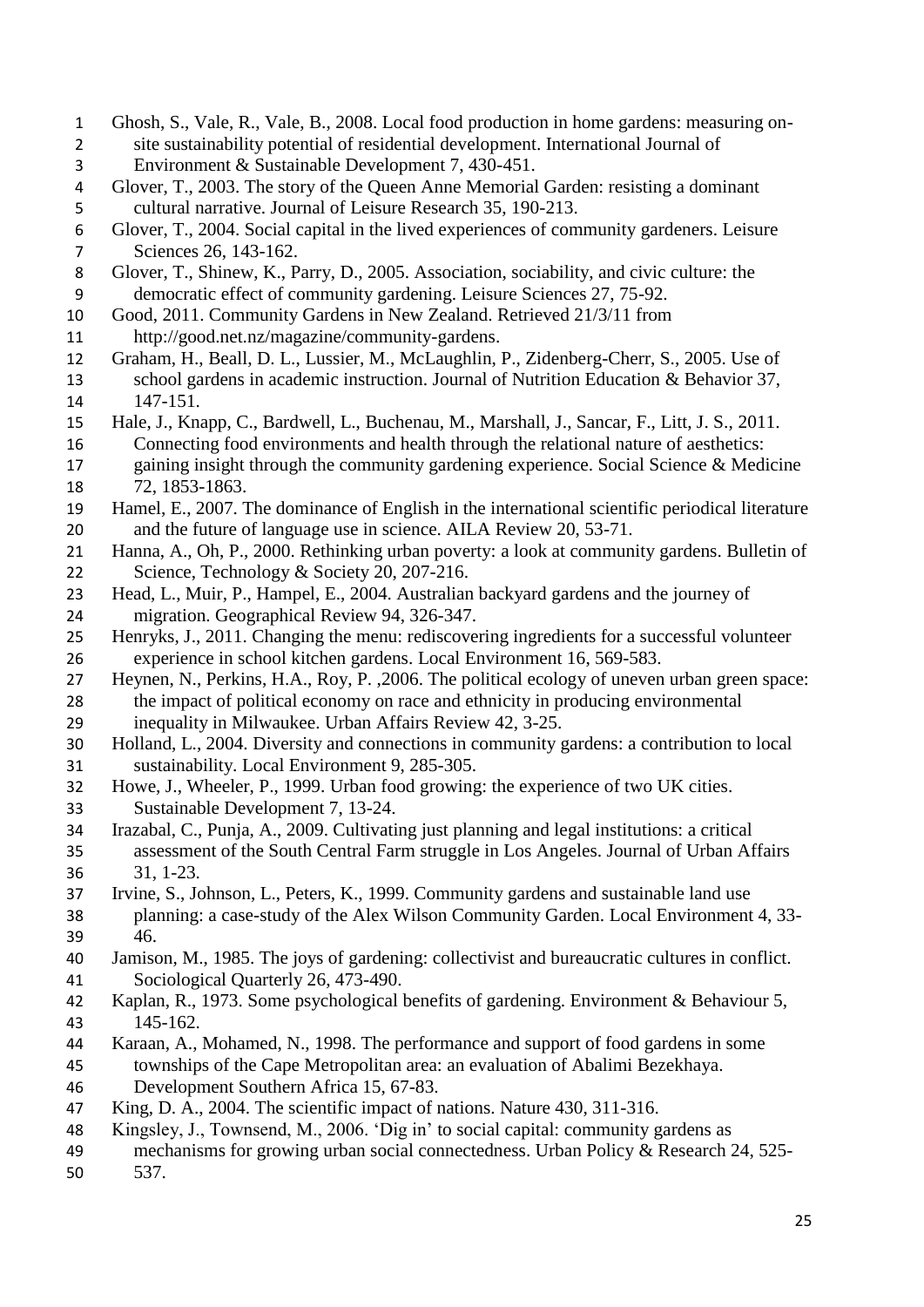- Kingsley, J., Townsend, M., Henderson-Wilson, C., 2009. Cultivating health and wellbeing: members' perceptions of the health benefits of a Port Melbourne community garden. Leisure Studies 28, 207-219.
- Klein, B., 1993. Fences, fertilizers, and foreigners: moral dilemmas in the Swedish cultural landscape. Journal of Folklore Research 30, 45-59.

 Kortright, R., Wakefield, S., 2009. Edible backyards: a qualitative study of household food growing and its contributions to food security. Agriculture & Human Values, 1-15.

- Krasny, M., Doyle, R., 2002. Participatory approaches to program development and engaging
- youth in research: the case of an inter-generational urban community gardening program. Journal of Extension 40, 1-21.
- Krasny, M., Tidball, K., 2009. Community gardens as contexts for science, stewardship, and civic action learning. Cities & the Environment 2, 8.
- Kurtz, H., 2001. Differentiating multiple meanings of garden and community. Urban Geography 22, 656-670.
- LaBonté, R., 1986. Social inequality and healthy public policy. Health Promotion International 1, 341-351.
- Lautenschlager, L., Smith, C., 2007. Beliefs, knowledge, and values held by inner-city youth about gardening, nutrition, and cooking. Agriculture & Human Values 24, 245-258.
- Lawson, L., 2004. The planner in the garden: a historical view into the relationship between planning and community gardens. Journal of Planning History 3, 151-176.
- Litt, J. S., Soobader, M. J., Turbin, M. S., Hale, J. W., Buchenau, M., Marshall, J. A., 2011. The Influence of social involvement, neighbourhood aesthetics, and community garden participation on fruit and vegetable consumption. American Journal of Public Health 101, 1466.
- Madaleno, I., 2000. Urban agriculture in Belém, Brazil. Cities 17, 73-77.
- Martin, R., Marsden, T., 1999. Food for urban spaces: the development of urban food production in England and Wales. International Planning Studies 4, 389-412.
- Martinez, M., 2009. Attack of the butterfly spirits: the impact of movement framing by community garden preservation activists. Social Movement Studies 8, 323-339.
- Matteson, K., Ascher, J., Langellotto, G., 2008. Bee richness and abundance in New York
- City urban gardens. Annals of the Entomological Society of America 101, 140-150.
- Milligan, C., Gatrell, A., Bingley, A., 2004. Cultivating health: therapeutic landscapes and older people in Northern England. Social Science & Medicine 58, 1781-1793.
- Moore, S., 2006. Forgotten roots of the green city: subsistence gardening in Columbus, Ohio, 1900-1940. Urban Geography 27, 174-192.
- Morris, J., Neustadter, A., Zidenberg-Cherr, S., 2001. First-grade gardeners more likely to taste vegetables. California Agriculture 55, 43-46.
- Morris, J., Zidenberg-Cherr, S., 2002. Garden-enhanced nutrition curriculum improves fourth-grade school children's knowledge of nutrition and preferences for some vegetables. Journal of the American Dietetic Association 102, 91-93.
- Moskow, A., 1999. Havana's self-provision gardens. Environment & Urbanization 11, 127- 134.
- Mundel, E., Chapman, G. E., 2010. A decolonizing approach to health promotion in Canada: the case of the Urban Aboriginal Community Kitchen Garden Project. Health Promotion International 25, 166.
- Negri, V., Polegri, L., 2009. Genetic diversity in home gardens in Umbria: a cowpea case
- study, in Proceedings of a workshop on crop genetic resources in European home gardens. Biodiversity International, Rome, 55-61.
- Nettle, C., 2010. Community gardening: An annotated bibliography. Australian City Farms and Community Garden Network, 1-48.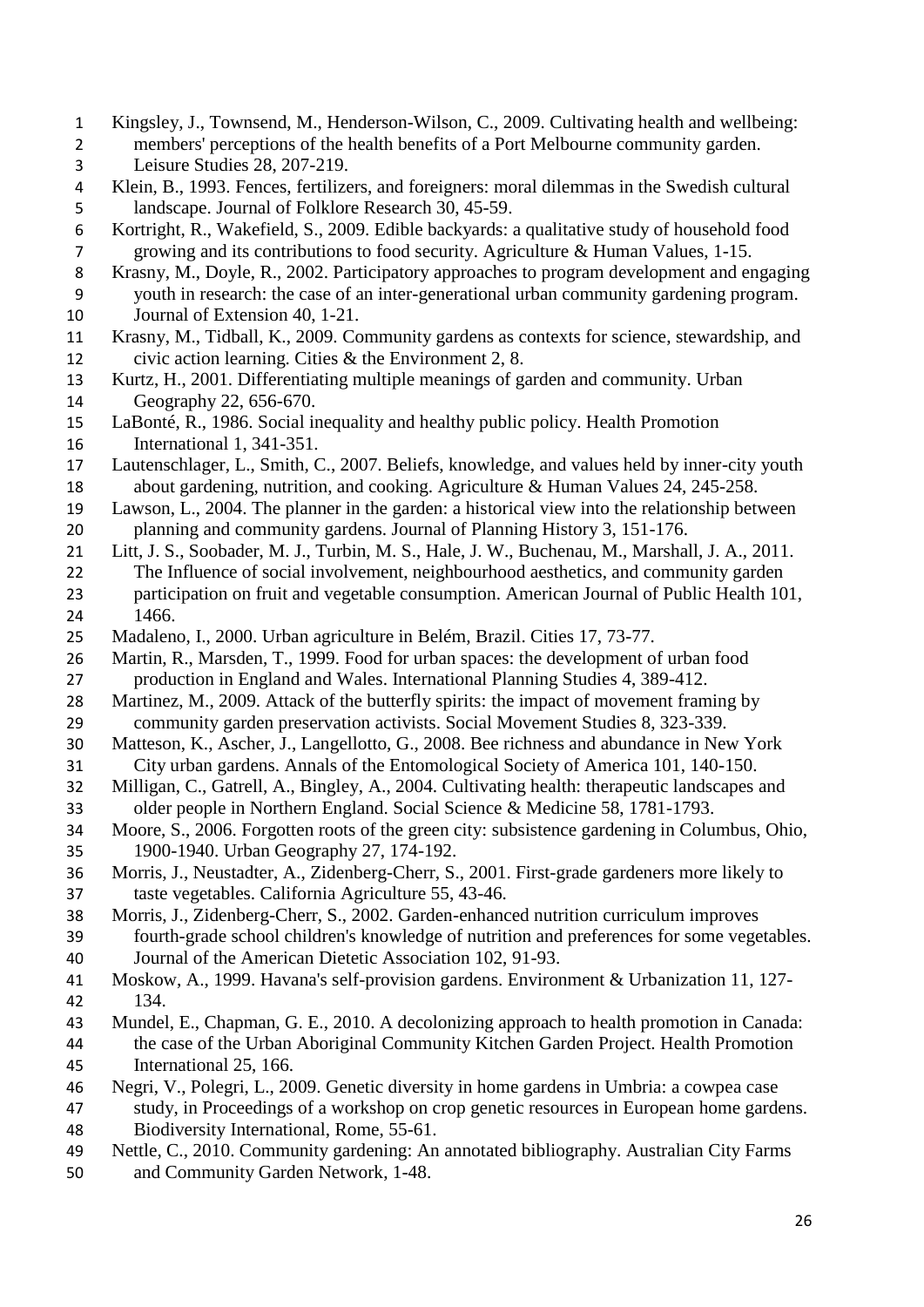- Ogilvie, D., Egan, M., Hamilton, V., Petticrew, M., 2004. Promoting walking and cycling as an alternative to using cars: systematic review. British Medical Journal 329, 763-766.
- Okvat, H. A., Zautra, A. J., 2011. Community gardening: a parsimonious path to individual, community, and environmental resilience. American Journal of Community Psychology, 1-14.
- Palamar, C., 2010. From the ground up: why urban ecological restoration needs environmental justice. Nature & Culture 5, 277-298.
- Parry, D., Glover, T., Shinew, K., 2005. 'Mary, Mary quite contrary, how does your garden grow?' Examining gender roles and relations in community gardens. Leisure Studies 24, 177-192.
- Patel, I., 1991. Gardening's socioeconomic impacts. Journal of Extension 29, 7-8.
- Perkins, S., Lynn, R., 2000. A women's community garden: a small step towards a future of peace? Women Against Violence Journal 9, 74-83.
- Petticrew, M., 2001. Systematic reviews from astronomy to zoology: myths and misconceptions. British Medical Journal 322, 98-101.
- Petticrew, M., Roberts, H., 2005. Systematic Reviews in the Social Sciences: A Practical Guide (Blackwell, Malden Ma).
- Pollan, M., 2007. The omnivore's dilemma (Penguin, New York).
- Pothukuchi, K., 2004a. Community food assessment. Journal of Planning Education & Research 23, 356-377.
- Pothukuchi, K., 2004b. Hortaliza: a youth 'nutrition garden' in southwest Detroit. Children, 22 Youth & Environments 14, 124-155.
- Pudup, M., 2008. It takes a garden: cultivating citizen-subjects in organized garden projects. Geoforum 39, 1228-1240.
- Saldivar-Tanaka, L., Krasny, M., 2004. Culturing community development, neighbourhood open space, and civic agriculture: The case of Latino community gardens in New York City. Agriculture & Human Values 21, 399-412.
- Salvadori, I., 2001. 'Remove a Fence, Invite Chaos': children as active agents of change. Local Environment 6, 87-91.
- Schmelzkopf, K., 1996. Urban community gardens as contested space. Geographical Review 85, 364-381.
- Schmelzkopf, K., 2002. Incommensurability, land use, and the right to space: community gardens in New York City. Urban Geography 23, 323-343.
- Shinew, K., Glover, T., Parry, D., 2004. Leisure spaces as potential sites for interracial interaction: community gardens in urban areas. Journal of Leisure Research 36, 336-356.
- Smith, C., Kurtz, H., 2003. Community gardens and politics of scale in New York City. Geographical Review 93, 193-212.
- Somerset, S., Ball, R., Flett, M., Geissman, R., 2005. School-based community gardens: Re- establishing healthy relationships with food. Journal of the Home Economics Institute of Australia 12, 25-33.
- Staeheli, L., Mitchell, D., Gibson, K., 2002. Conflicting rights to the city in New York's community gardens. GeoJournal 58, 197-205.
- Steven, R., Pickering, C., Castley, G., 2011. A review of the impacts of nature based recreation on birds. Journal of Environmental Management 92, 2287-2294.
- Stocker, L., Barnett, K., 1998. The significance and praxis of community-based sustainability
- projects: community gardens in Western Australia. Local Environment 3, 179-189.
- Tan, L., Neo, H., 2009. Community in bloom: local participation of community gardens in
- urban Singapore. Local Environment 14, 529-539.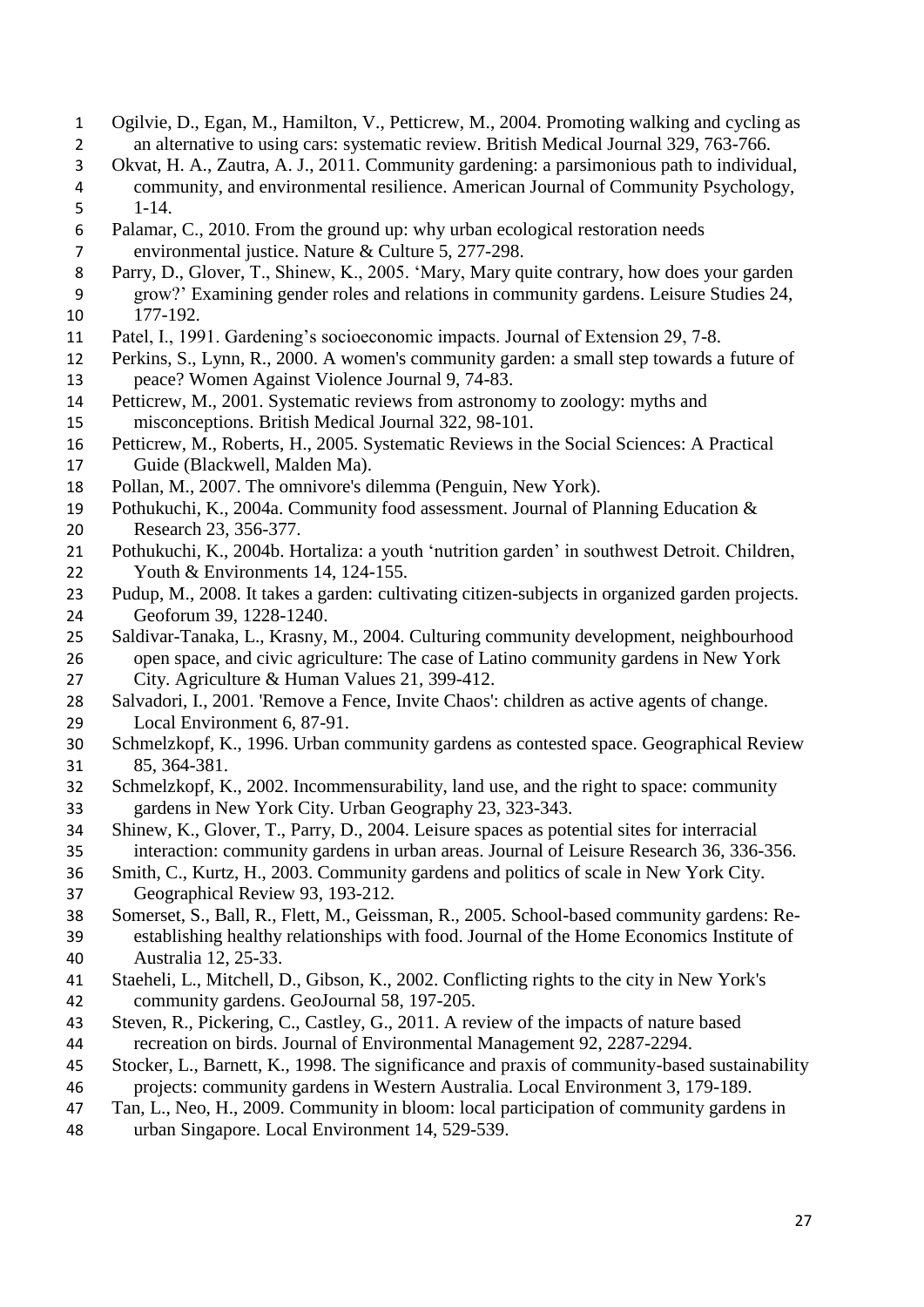- Teig, E., Amulya, J., Bardwell, L., Buchenau, M., Marshall, J., Jill, S., 2009. Collective efficacy in Denver, Colorado: strengthening neighbourhoods and health through community gardens. Health & Place 15, 1115-1122.
- Trinh, L., Watson, J., Hue, N., De, N., Minh, N., Chu, P., Sthapit, B., Eyzaguirre, P., 2003. Agrobiodiversity conservation and development in Vietnamese home gardens.
- Agriculture, Ecosystems & Environment 97, 317-344.
- Tucker, P., Gilliand, J., 2007. The effect of season and weather on physical activity: a systematic review. Public Health 21, 909-922.
- Turner, B., 2011. Embodied connections: sustainability, food systems and community gardens. Local Environment 16, 509-522.
- Twiss, J., Dickinson, J., Duma, S., Kleinman, T., Paulsen, H., Rilveria, L., 2003. Community gardens: lessons learned from California healthy cities and communities. American Journal of Public Health 93, 1435-1438.
- UNFPA, 2007. State of the World Population 2007: unleashing the potential of urban growth. (United Nations Population Fund, New York).
- Van Den Berg, A. W., Marijke, W., de Vries Sjerp, D. S., 2010. Allotment gardening and health: a comparative survey among allotment gardeners and their neighbors without an allotment. Environmental Health 9, 74-87.
- Voicu, I., Been, V., 2008. The effect of community gardens on neighboring property values. Real Estate Economics 36, 241-283.
- 21 Wade, I., 1987. Community food production in cities of the developing nations. Food & Nutrition Bulletin 9, 29-36.
- Wakefield, S., Yeudall, F., Taron, C., Reynolds, J., Skinner, A., 2007. Growing urban health: community gardening in South-East Toronto. Health Promotion International 22, 92-101.
- Waliczekz, T., Mattson, R., Zajicek, J., 1996. Benefits of community gardening on quality-of-life issues. Journal of Environmental Horticulture 14, 194-198.
- Wills, J., Chinemana, F., Rudolph, M., 2009. Growing or connecting? An urban food garden in Johannesburg. Health Promotion International 25, 33-41.
- WinklerPrins, A., 2002. House-lot gardens in Santarém, Pará, Brazil: linking rural with urban. Urban Ecosystems 6, 43-65.
- Witzling, L., Wander, M., Phillips, E., 2011. Testing and educating on urban soil lead: a case of Chicago community gardens. Journal of Agriculture, Food Systems & Community Development, 1-19.
- Wood, D., Lenne, J. M., 1997. The conservation of agrobiodiversity on-farm: questioning the emerging paradigm. Biodiversity & Conservation 6, 109-129.
- 
-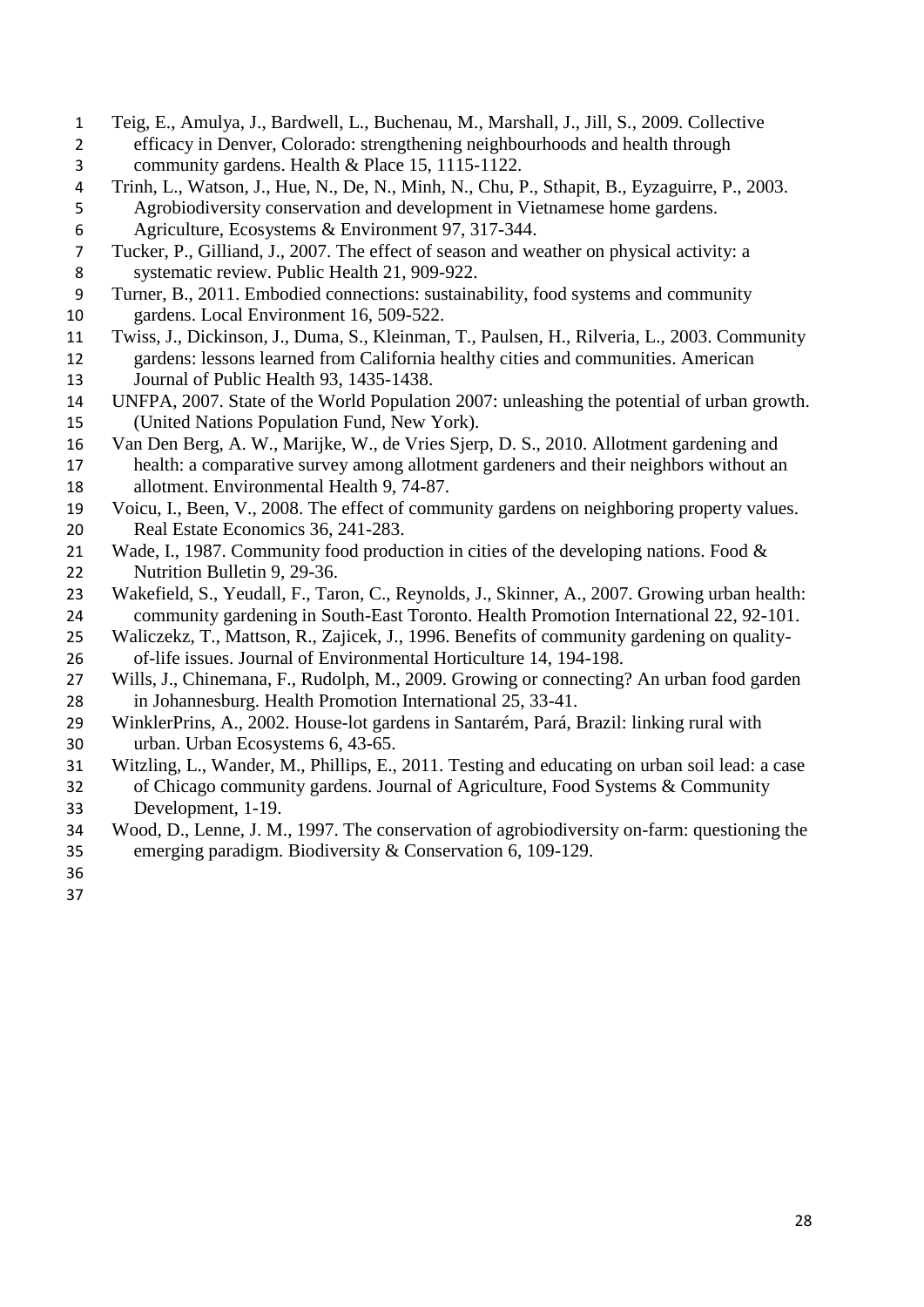1 **Table 1.** The number of journal papers examining community gardens in different countries

| Country                        | <b>Community</b><br><b>Gardens</b> | <b>Authors</b> |  |  |  |
|--------------------------------|------------------------------------|----------------|--|--|--|
| <b>USA</b>                     | 51                                 | 119            |  |  |  |
| Australia                      | 12                                 | 26             |  |  |  |
| Canada                         | 5                                  | 17             |  |  |  |
| UK                             | 8                                  | 18             |  |  |  |
| South Africa                   | 2                                  | 3              |  |  |  |
| Netherlands                    | 1                                  | 3              |  |  |  |
| Singapore                      | 1                                  | $\overline{2}$ |  |  |  |
| Spain                          | 1                                  | $\overline{2}$ |  |  |  |
| Cuba                           | $\overline{2}$                     | 1              |  |  |  |
| Mexico                         | 1                                  | 1              |  |  |  |
| Portugal                       |                                    | 1              |  |  |  |
| Sweden                         | 1                                  | 1              |  |  |  |
| <b>Israel</b>                  |                                    | 1              |  |  |  |
| <b>Brazil</b>                  | 1                                  |                |  |  |  |
| <b>Other African countries</b> | 2                                  |                |  |  |  |
| Philippines                    | 1                                  |                |  |  |  |
| Total                          | 89                                 | 195            |  |  |  |

2 and the number of countries authors of papers are from (based on author affiliations).

3 *\** Although there were 87 papers, one paper examined gardens in three different countries.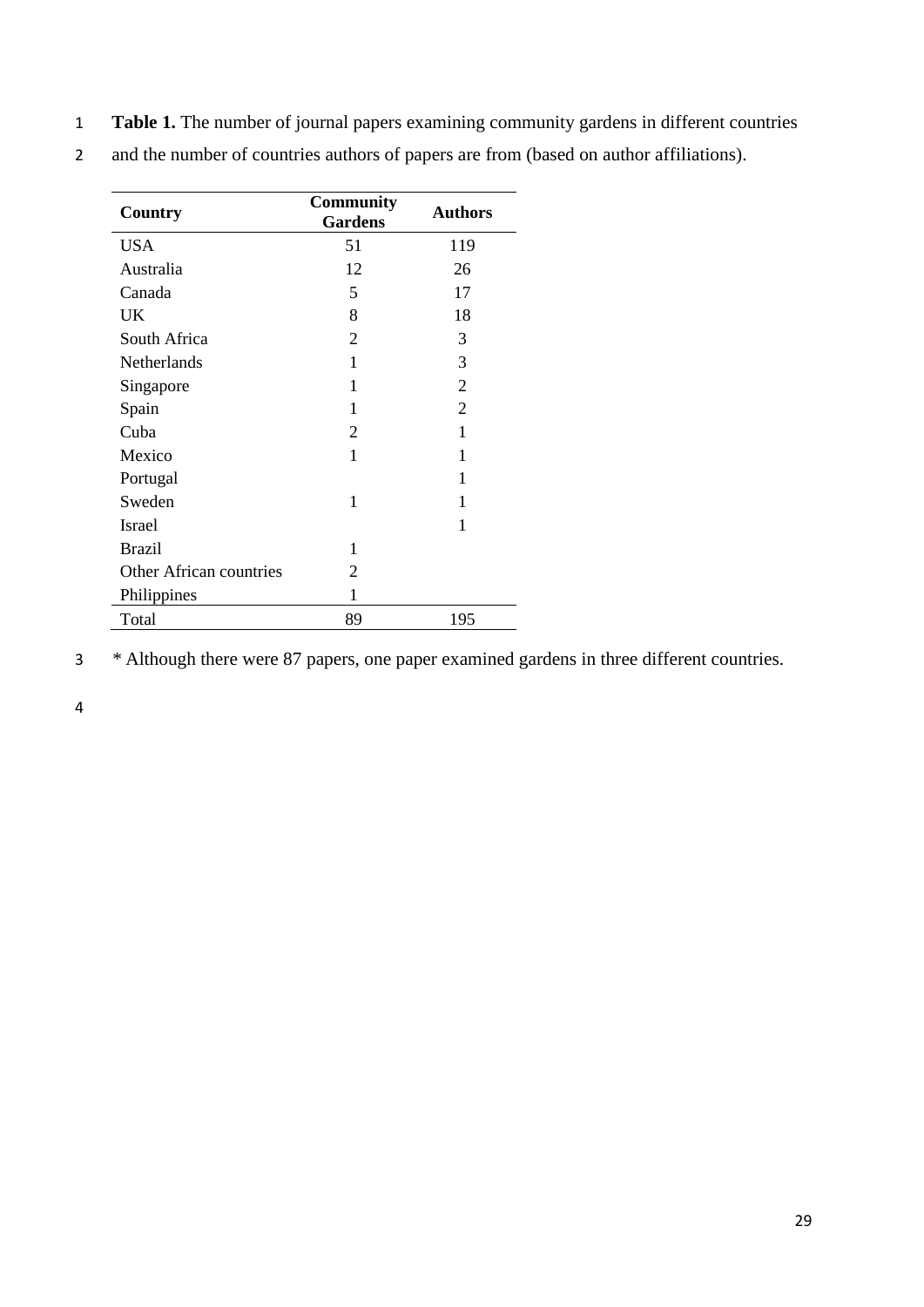- 1 **Table 2.** Number of published studies (1985-2011) on community gardens that used different
- 2 methods characterised different aspects of the gardens, and examined motivations and
- 3 challenges for gardens.

| Category                          | Total          | <b>USA</b>     | Others                   |
|-----------------------------------|----------------|----------------|--------------------------|
| <b>METHODS USED</b>               |                |                |                          |
| Science                           |                |                |                          |
| Social science                    | 76             | 43             | 33                       |
| Natural science                   | 1              | 1              |                          |
| Mixed                             | 9              | 6              | 3                        |
| Methods                           |                |                |                          |
| Interview                         | 53             | 28             | 25                       |
| Case study                        | 23             | 11             | 12                       |
| Observation                       | 26             | 12             | 14                       |
| Survey                            | 27             | 18             | 9                        |
|                                   | 14             | 10             | $\overline{\mathcal{A}}$ |
| Text analysis                     | 13             | 8              | 5                        |
| Focus groups<br>Natural science   | 2              | $\overline{2}$ |                          |
|                                   |                |                |                          |
| Other                             | 17             | 11             | 6                        |
| Type of data                      |                |                |                          |
| Qualitative                       | 51             | 28             | 23                       |
| Quantitative                      | 5              | 4              | 1                        |
| <b>Both</b>                       | 31             | 19             | 12                       |
| <b>CHARACTERISTICS OF GARDENS</b> |                |                |                          |
| Definition                        |                |                |                          |
| Yes                               | 30             | 18             | 12                       |
| N <sub>o</sub>                    | 55             | 31             | 24                       |
| Typology                          | 3              | $\overline{2}$ | $\mathbf{1}$             |
| Food produced                     |                |                |                          |
| Yes                               | 75             | 46             | 29                       |
| Food only                         | 47             | 22             | 25                       |
| Food and flowers                  | 25             | 23             | $\mathfrak{2}$           |
| Food and revegetation             | $\overline{4}$ | $\overline{2}$ | $\overline{2}$           |
| N <sub>o</sub>                    |                |                |                          |
| Not specified                     | 12             | 8              | 4                        |
| Community groups                  |                |                |                          |
| School                            | 16             | 13             | 3                        |
| Non-profit organisation           | 66             | 39             | 27                       |
| Faith Based organisation          | 6              | $\overline{4}$ | $\overline{2}$           |
| Other                             | 11             | 5              | 6                        |
| Not specified                     | 6              | 4              | $\overline{2}$           |
| Land ownership                    |                |                |                          |
| Private                           | 3              | 3              |                          |
| Government                        | 33             | 18             | 15                       |
| <b>Both</b>                       | 21             | 9              | 12                       |
| Not specified                     | 29             | 21             | 8                        |
| Property value effect             |                |                |                          |
| Increase                          | 13             | 11             | $\overline{2}$           |
| Decrease                          |                |                |                          |
|                                   | 74             | 40             | 34                       |
| Not specified                     |                |                |                          |
| Different cultural background     |                |                |                          |
| Yes                               | 70             | 49             | 21                       |
| No                                | 5              |                | 5                        |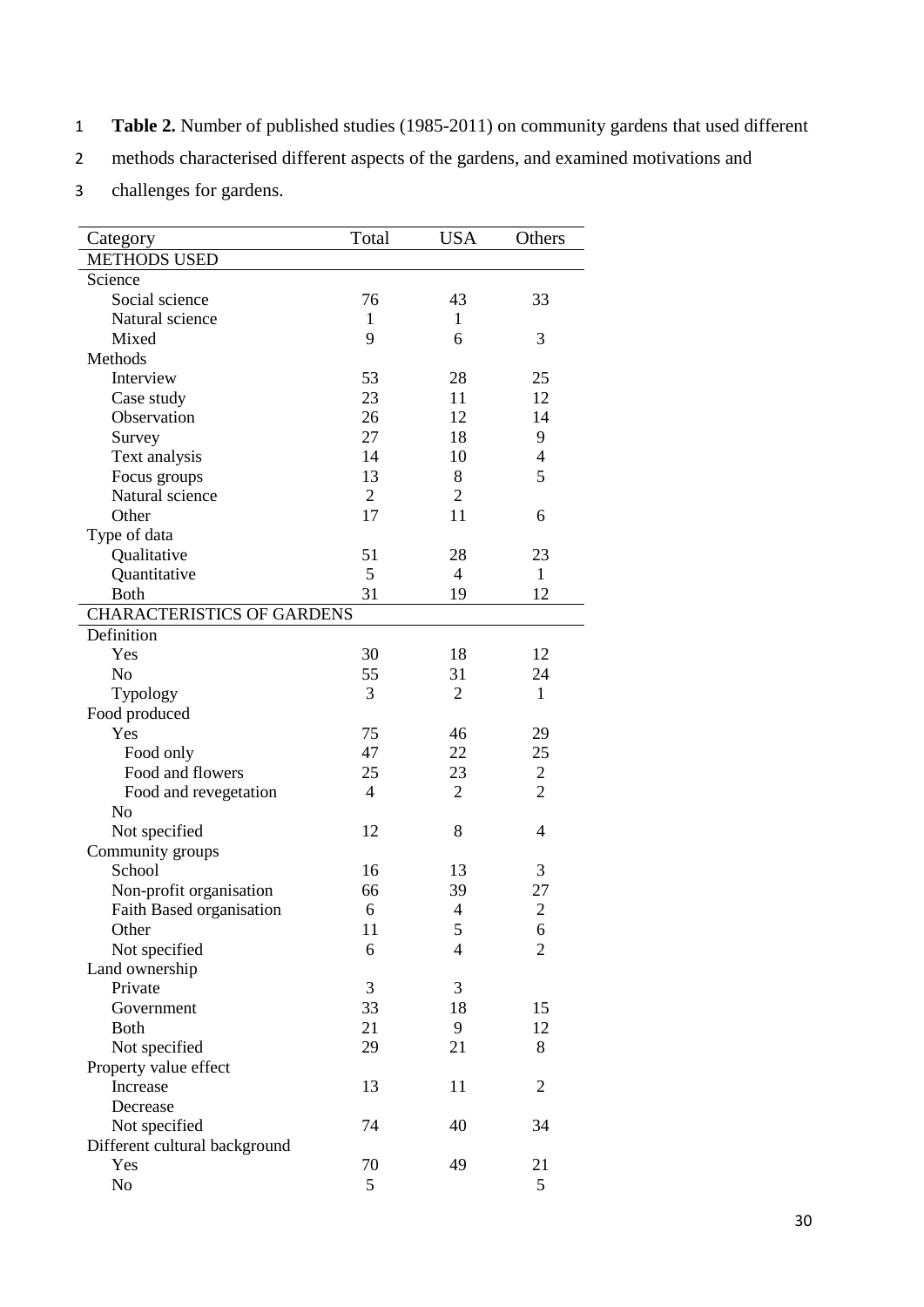| Not specified                 | 12 | 2  | 10             |
|-------------------------------|----|----|----------------|
| Low income earning areas      |    |    |                |
| Yes                           | 71 | 47 | 24             |
| N <sub>o</sub>                | 1  |    | 1              |
| Not specified                 | 15 | 4  | 11             |
| MOTIVATIONS AND CHALLENGES    |    |    |                |
| <b>Motivations</b>            |    |    |                |
| To consume fresh foods        | 46 | 26 | 20             |
| Social development/cohesion   | 54 | 29 | 25             |
| To save/make money            | 27 | 11 | 16             |
| To improve health             | 31 | 16 | 15             |
| To enhance cultural practice  | 20 | 11 | 9              |
| To educate                    | 23 | 13 | 10             |
| To access land due to lack    | 11 | 6  | 5              |
| To enjoy nature               | 14 | 9  | 5              |
| Environmental sustainability  | 10 | 3  | $\overline{7}$ |
| To enhance spiritual practice | 6  | 3  | 3              |
| Challenges                    |    |    |                |
| <b>Future land access</b>     | 26 | 17 | 9              |
| Soil contamination            | 10 | 4  | 6              |
| Lack of water                 | 10 | 3  | 7              |
| Safety issues                 | 10 | 4  | 6              |
| Funding                       | 12 | 6  | 6              |
| Cultural differences issues   | 3  | 1  | 2              |
| Neighbourhood complaints      | 5  | 2  | 3              |
| <b>Waiting list</b>           | 3  |    | 3              |

# $\overline{1}$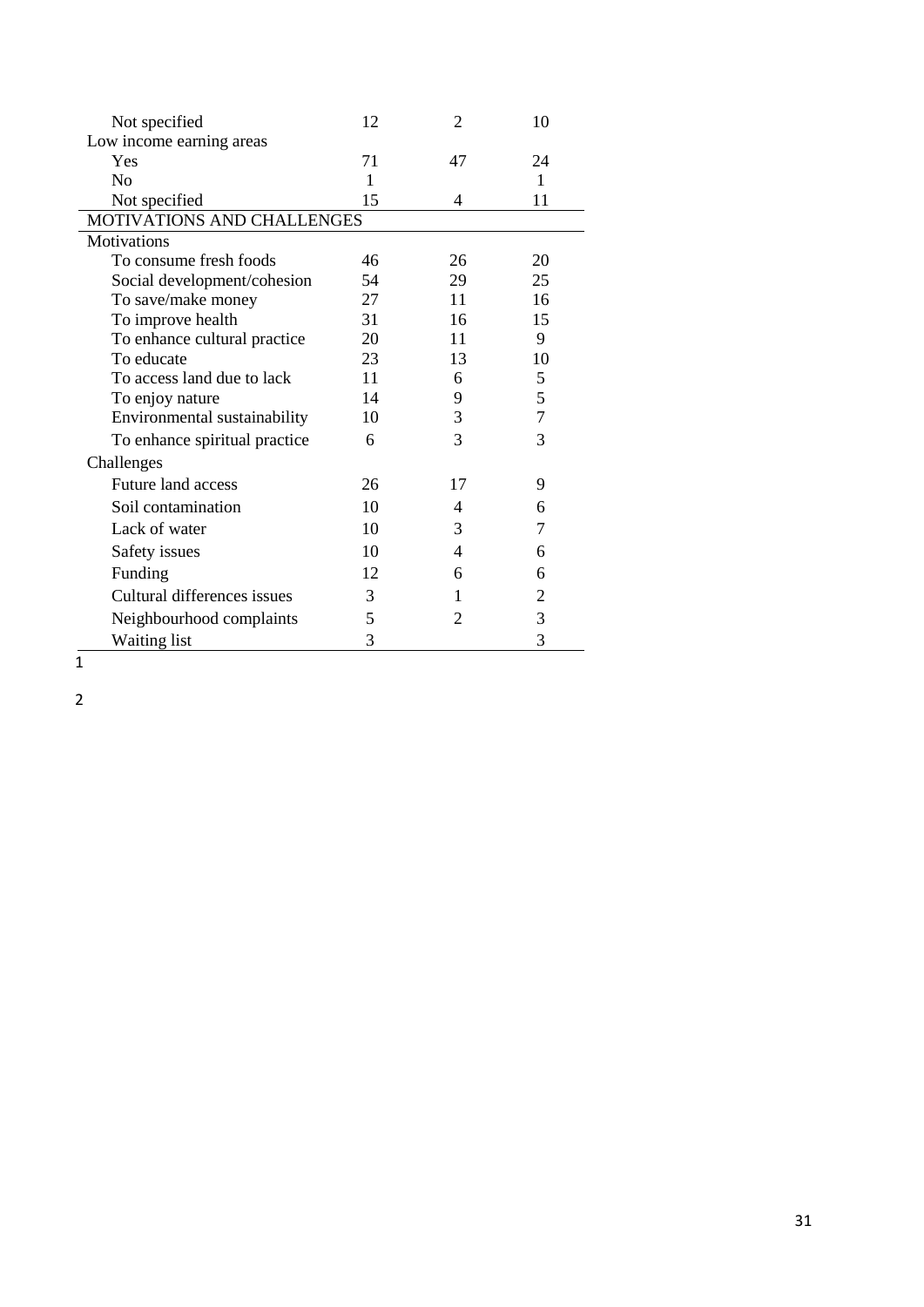- 1 **Table 3.** Number of journal papers that discussed and demonstrated the different benefits of
- 2 community gardens. Dis. = Discussed in paper but not explicitly assessed. Dem. =
- 3 Demonstrated in paper.

| <b>Benefit</b>                 |                | <b>Total</b>   |       | <b>US</b>  | <b>Others</b> |                |
|--------------------------------|----------------|----------------|-------|------------|---------------|----------------|
|                                | Disc.          | Dem.           | Disc. | Dem. Disc. |               | Dem.           |
| Social                         | 52             | 33             | 32    | 17         | 20            | 13             |
| Access to fresh foods*         |                | 37             |       | 19         |               | 18             |
| Economic                       | 37             | 15             | 21    | 7          | 16            | 8              |
| Health                         | 43             | 14             | 25    | 6          | 18            | 8              |
| Reduced crime/increased safety | 23             | 6              | 20    | 5          | 3             | 1              |
| Education                      | 29             | 11             | 12    | 8          | 17            | 3              |
| Environmental Sustainability   | 19             | 2              | 6     |            | 13            | $\overline{2}$ |
| Cultural heritage              | 16             | 6              | 8     | 3          | 8             | 3              |
| Life satisfaction              | 13             | $\overline{4}$ | 8     | 3          | 5             | 1              |
| Environmental equity           | 6              |                | 4     |            | 2             |                |
| Increased biodiversity         | $\overline{2}$ |                |       |            | 2             |                |

4 \*It was assumed that this was a demonstrated benefit; not looked for discusse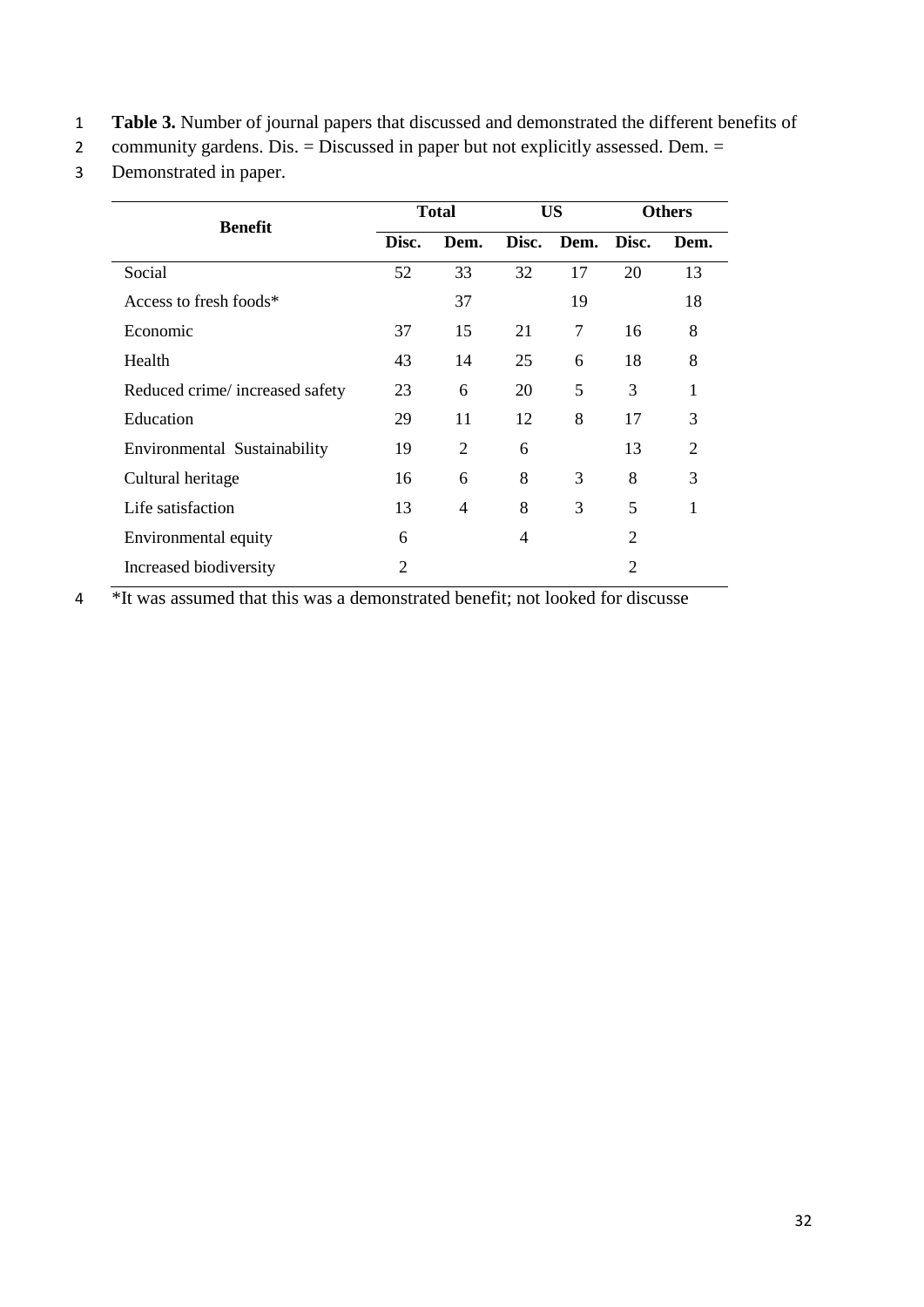| <b>Journal</b>    |              | <b>Positive</b> |               |                | <b>Negative</b><br><b>Neutral</b> |               | <b>Mixed</b>   |                |                |              |                |               |
|-------------------|--------------|-----------------|---------------|----------------|-----------------------------------|---------------|----------------|----------------|----------------|--------------|----------------|---------------|
| <b>Discipline</b> | <b>Total</b> | <b>US</b>       | <b>Others</b> | <b>Total</b>   | <b>US</b>                         | <b>Others</b> | <b>Total</b>   | <b>US</b>      | <b>Others</b>  | <b>Total</b> | <b>US</b>      | <b>Others</b> |
| Social            | 14           | 10              | 4             |                |                                   |               | $\overline{2}$ | $\overline{2}$ |                | 3            | $\overline{2}$ |               |
| Environment       | 16           | 5               | 11            |                |                                   |               | 2              | $\overline{2}$ |                | 3            | 3              |               |
| $&$ Planning      |              |                 |               |                |                                   |               |                |                |                |              |                |               |
| Health            | 9            | $\overline{4}$  | 5             |                |                                   |               |                |                |                |              |                |               |
| Economy           | 3            | 2               |               |                |                                   |               |                |                |                |              |                |               |
| Education         | $\tau$       | 6               |               |                |                                   |               |                | 1              |                |              |                |               |
| Geography         | 17           | 7               | 10            | $\overline{4}$ | $\overline{4}$                    |               | $\overline{2}$ |                | $\overline{2}$ |              |                |               |
| <b>Biology</b>    |              |                 |               |                |                                   |               |                |                |                |              |                |               |
| Total             | 67           | 35              | 32            | 5              | 5                                 |               | 7              | 5              | 2              | 8            | 6              | 2             |

1 **Table 4.** Number of journal papers by general discipline of study and overall result.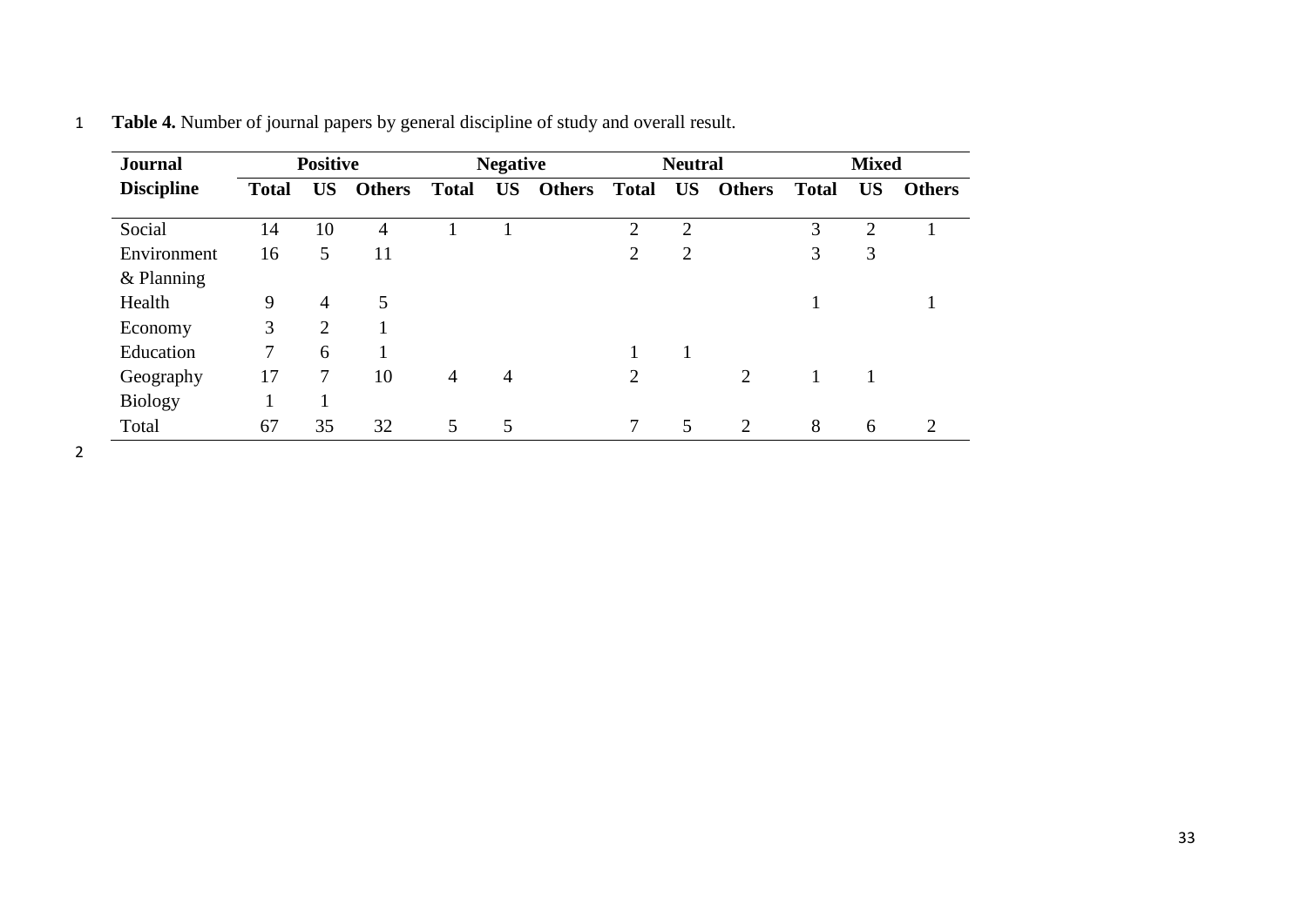

**Figure 1.** Map of USA with locations of the community gardens that have been studied in the literature.